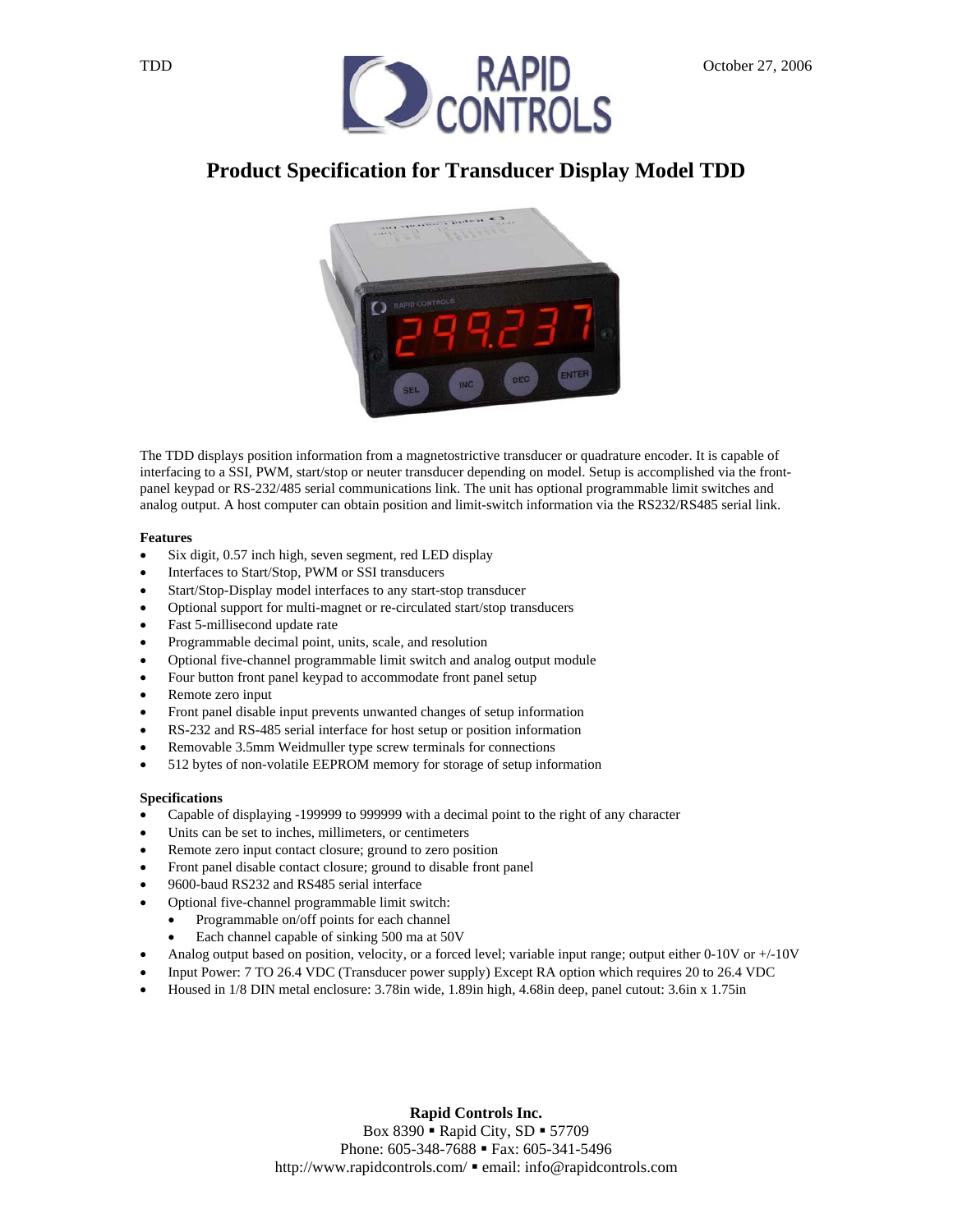# **Ordering information:**

#### **Specify model: TDD-***A-B-C-D-E*

#### **A. Transducer Interface**

- **R** Start/Stop interface
- **RR** Re-circulated Start/Stop interface
- **S** SSI interface
- **P** PWM interface
- **N** Neuter transducer interface
- **NR** Neuter transducer interface with recirculations
- **Q** Quadrature encoder interface (See TDD-Q document for further information)
- **CAN** MTS Can protocol transducer
- **X** No transducer interface: uses serial channel to acquire displayed data

#### **B. Digit Size and Enclosure**

- Omit for standard 0.57 inch digits in a 1/8 DIN enclosure
- **ND** No display
- **LD** 2-inch digits in 14-inch aluminum enclosure with power supply
- **LD10V** Same as LD except with a 10 volt transducer power supply
- **EPR** Standard TDD mounted in NEMA 12 enclosure with 24V power supply

#### **C. Limit Switch Outputs**

- Omit for no limit switch functions
- **LA** 5 solid state DC limit switch outputs with  $+/-10V$  or 0 to 10V 12-bit analog output
- **LA420** 5 solid state DC limit switch outputs with  $0 20$  or  $4 20$ mA 12-bit analog output
- **RA** 5 mechanical relay limit switch outputs
- **A12** Dual 12-bit  $\pm$ /- 10V or  $0 10V$  analog outputs
- **A16** Dual 16-bit -10 10V analog outputs

#### **D. Magnet Configuration**

Omit for single magnet operation

**MM15** Up to 15 magnets on a single starts top transducer. (valid with TDD-R only)

#### **E. Other options**

Omit for normal operation without peak read support.

- **PKRD** Display switches between peak and current reading; selected by DC input
- **LIN** Linearity lookup table can be loaded. This cannot be ordered with MM2 option.
- **MST** MM15 master display (valid with TDD-R-MM15 only)
- **SLV** MM15 slave display (valid with TDD-X-MM15 only)

Notes:

- All TDD-S models are compatible with 24 or 25 bit binary or gray code SSI transducers without synchronization. 24-bit binary is recommended. • Resolution of the PWM models is determined by the recirculations of the transducer: Resolution = 0.002 / recirculations. All TDD-P units will
- operate with externally interrogated PWM transducers. SSI transducer resolution is programmed at the factory.
- The MM2 models measure the position difference between magnet 1 and magnet 2.
- TDD-OPT is a \$50 software and cable package that allows a PC to be used for setup and control of a TDD, for DOS and Windows 95/98, Windows NT, and Windows 2000.







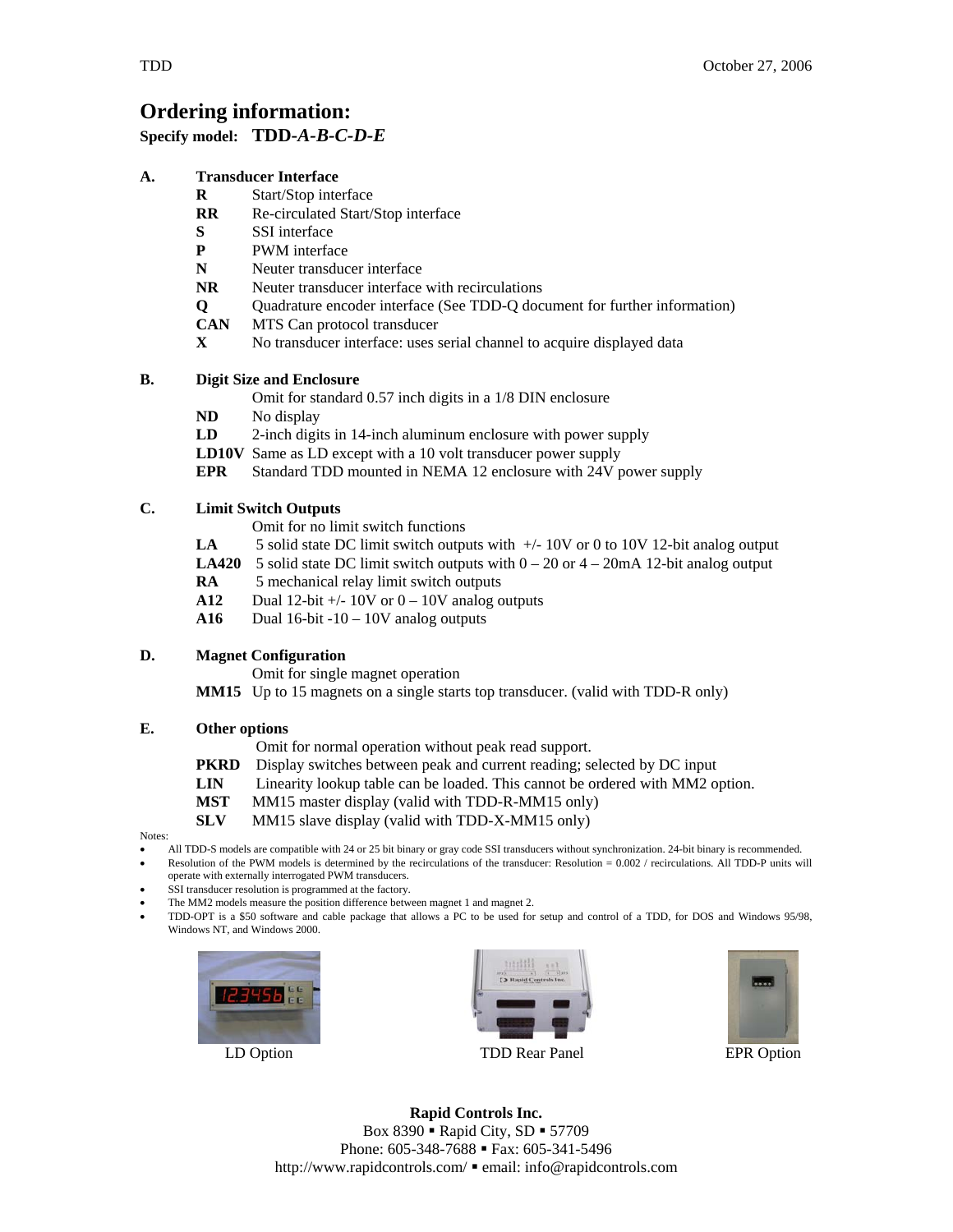## **Contents**

| $\mathbf{1}$ |                          | About this manual                                    | $\mathbf{1}$            |
|--------------|--------------------------|------------------------------------------------------|-------------------------|
| 2            |                          | Model Selection Information                          | $\mathbf{1}$            |
|              | 2.1                      | <b>Transducer Interfaces</b>                         | $\mathbf{1}$            |
|              | 2.2                      | Limit Switches and Analog Output                     | $\overline{\mathbf{c}}$ |
|              | 2.3                      | TDD-MM15 Magnet Configuration                        | $\frac{2}{2}$           |
|              | 2.4                      | Other Options                                        |                         |
| 3            | <b>Display Operation</b> |                                                      | $\overline{\mathbf{3}}$ |
|              | 3.1                      | Startup                                              | 3                       |
|              | 3.2                      | Normal Operation                                     | 3                       |
|              | 3.3                      | <b>Front Panel</b>                                   | 3                       |
|              | 3.4                      | Digital Inputs                                       | 3                       |
|              | 3.5                      | <b>Numerical Output</b>                              | 3                       |
|              | 3.6                      | Linearity                                            | $\overline{4}$          |
|              | 3.7                      | MM15 Master and Slave Displays                       | $\overline{4}$          |
| 4            |                          | <b>Display Configuration Values</b>                  | 5                       |
|              | 4.1                      | <b>Position Settings</b>                             | 5                       |
|              | 4.2                      | <b>Multiple Magnet Settings</b>                      | 5                       |
|              | 4.3                      | Recirculation settings                               | 6                       |
|              | 4.4                      | <b>Transducer Settings</b>                           | 6                       |
|              | 4.5                      | <b>Analog Settings</b>                               | $\boldsymbol{7}$        |
|              | 4.6                      | <b>Limit Settings</b>                                | $\boldsymbol{7}$        |
|              | 4.7                      | <b>System Settings</b>                               | $\boldsymbol{8}$        |
| 5            |                          | Setup Mode                                           | 9                       |
|              | 5.1                      | <b>Setup Considerations</b>                          | 11                      |
| 6            |                          | <b>Serial Communications</b>                         | 11                      |
| 7            | Connections              |                                                      | 12                      |
|              | 7.1                      | Power and Transducer Rear Connector (TDD)            | 12                      |
|              | 7.2                      | Power and Transducer Rear Connector (TDD-LD)         | 12                      |
|              | 7.3                      | <b>Communications Connector</b>                      | 13                      |
|              | 7.4                      | RS485 Termination Jumpers                            | 13                      |
| 8            |                          | Optional Solid State Limit Switch and Analog Output  | 15                      |
|              | 8.1                      | Features                                             | 15                      |
|              | 8.2                      | <b>Mechanical Specifications</b>                     | 15                      |
|              | 8.3                      | <b>Limit Switch Specifications</b>                   | 15                      |
|              | 8.4                      | Analog Output Specifications                         | 15                      |
|              | 8.5                      | Solid State Limit Switch Analog Connections          | 16                      |
|              | 8.6                      | Solid state limit switch connections                 | 17                      |
|              | 8.7                      | Connector J1 Pin-out                                 | 17                      |
|              | 8.8                      | Solid state limit switch output cautions             | 17                      |
| 9            |                          | Optional Electromechanical Relay Limit Switch        | 19                      |
|              | 9.1                      | Features of the electromechanical relay limit switch | 19                      |
|              | 9.2                      | <b>Mechanical Specifications</b>                     | 19                      |
|              | 9.3                      | Relay Limit Switch Specifications                    | 19                      |
|              | 9.4                      | <b>Relay Limit Switch Connections</b>                | 20                      |
|              | 9.5                      | Relay Limit Switch Output Cautions:                  | 20                      |
| 10           |                          | <b>TDD Panel Cutout</b>                              | 21                      |
|              | 10.1                     | TDD Panel cutout Dimensions                          | 21                      |
| 11           |                          | TDD LD mounting                                      | 21                      |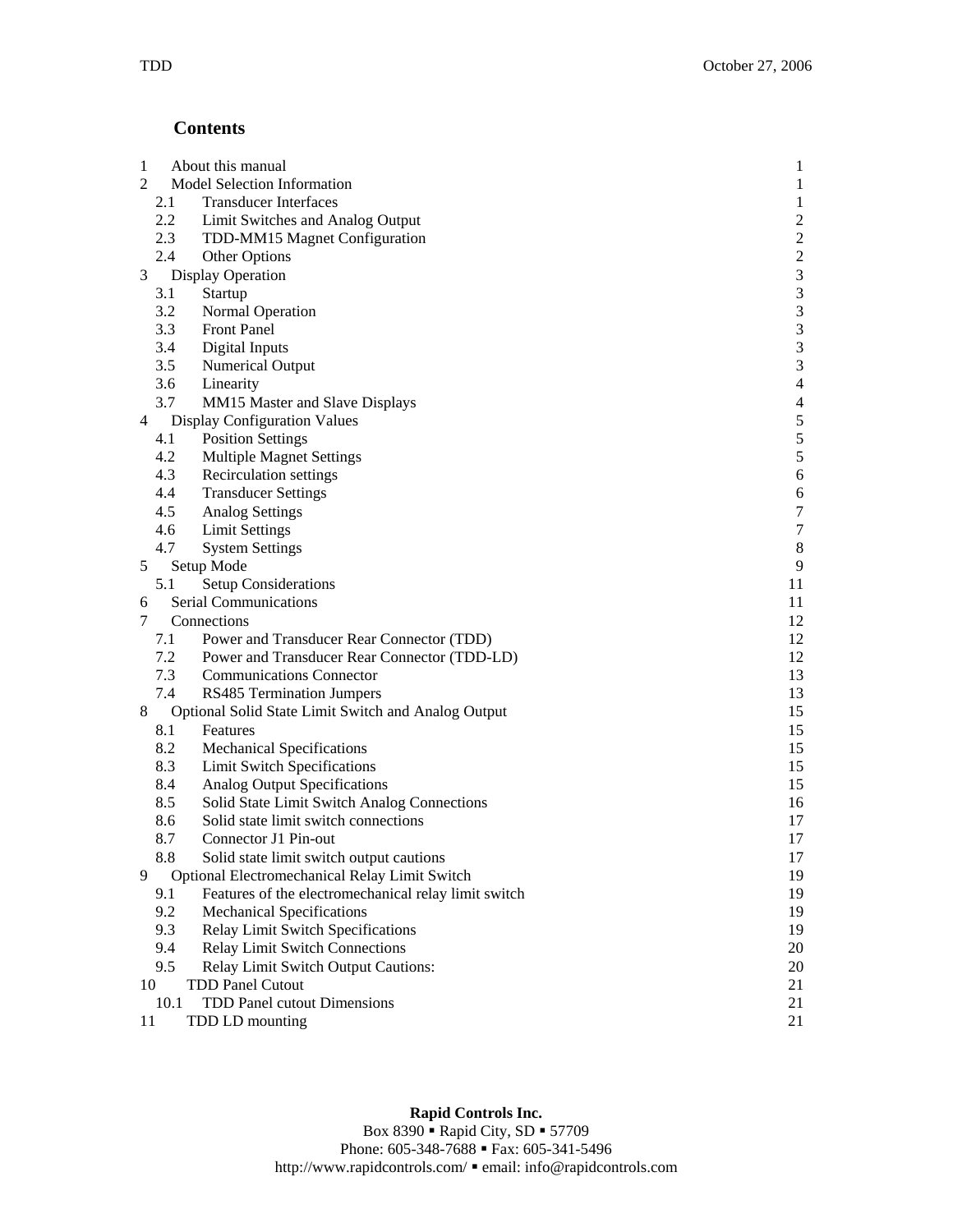## **1 About this manual**

This manual covers both the TDD and the TDD-LD products. These products are packaged differently, but operate identically. Separate sections of the manual describe the electrical connections and the mounting of the different models when they differ.

Serial communications with the TDD is not covered in this manual. A separate TDD communications manual (TDD-COMM.PDF) describes the serial communications protocol in detail and is available upon request or from the Rapid Controls web site: http://www.rapidcontrols.com/.

Setup of the display may also be carried out using the free TDD-WinComm utility available on the Rapid Controls website.

## **2 Model Selection Information**

 This section contains model specific information to aid in selection of a TDD model suitable for your needs.

#### **2.1 Transducer Interfaces**

Several transducer interfaces are available on the TDD.

### **2.1.1 Start/Stop Interfaces (TDD-R and TDD-RR)**

 TDD-R and TDD-RR model displays are capable of interfacing with Start/Stop magnetostrictive transducers. TDD-R models are limited to a resolution of 0.002 inches/count. TDD-RR models can "recirculate", or reinterrogate the transducer to achieve increased resolution. A maximum resolution of 0.000125 inches/count can be achieved with 16 recirculations.

#### **2.1.2 SSI Interfaces (TDD-S and TDD-SS)**

 TDD-S and TDD-SS model displays are capable of interfacing with SSI (Synchronous Serial Interface) magnetostrictive transducers and encoders. 24- and 25-bit SSI in either binary or Gray code formats are supported. If your transducer uses bit 21 as an error indicator, the TDD can support this. The resolution of a SSI transducer is determined by the transducer and is programmed at the factory.

#### **2.1.3 PWM Interfaces (TDD-P)**

 TDD-P model displays interface with PWM (Pulse Width Modulated) output magnetostrictive transducers. Free running (externally interrogated) PWM transducers are supported. The resolution of a PWM transducer depends on the number of recirculations occurring in the transducer. Total resolution is 0.002 inches/count divided by the number of recirculations.

#### **2.1.4 Neuter Interfaces (TDD-N and TDD-NR)**

 TDD-N and TDD-NR models interface with neuter output magnetostrictive transducers. TDD-N models are limited to a resolution of 0.002 inches/count. TDD-NR models can "recirculate", or reinterrogate the transducer to achieve increased resolution. A maximum resolution of 0.000125 inches/count can be achieved with 16 recirculations.

#### **2.1.5 Quadrature Interfaces (TDD-Q)**

 TDD-Q models interface with quadrature encoders. Please see the TDD-Q specific manual for more information.

#### **2.1.6 CANbus Interfaces (TDD-CAN)**

No information available at this time.

#### **2.1.7 No Transducer Interface (TDD-X)**

 TDD-X models have no transducer interface. Position information is gathered from the RS-232/485 interface.

#### **Rapid Controls Inc.**

Box  $8390$   $\blacksquare$  Rapid City, SD  $\blacksquare$  57709 Phone: 605-348-7688 • Fax: 605-341-5496 http://www.rapidcontrols.com/  $\blacksquare$  email: info@rapidcontrols.com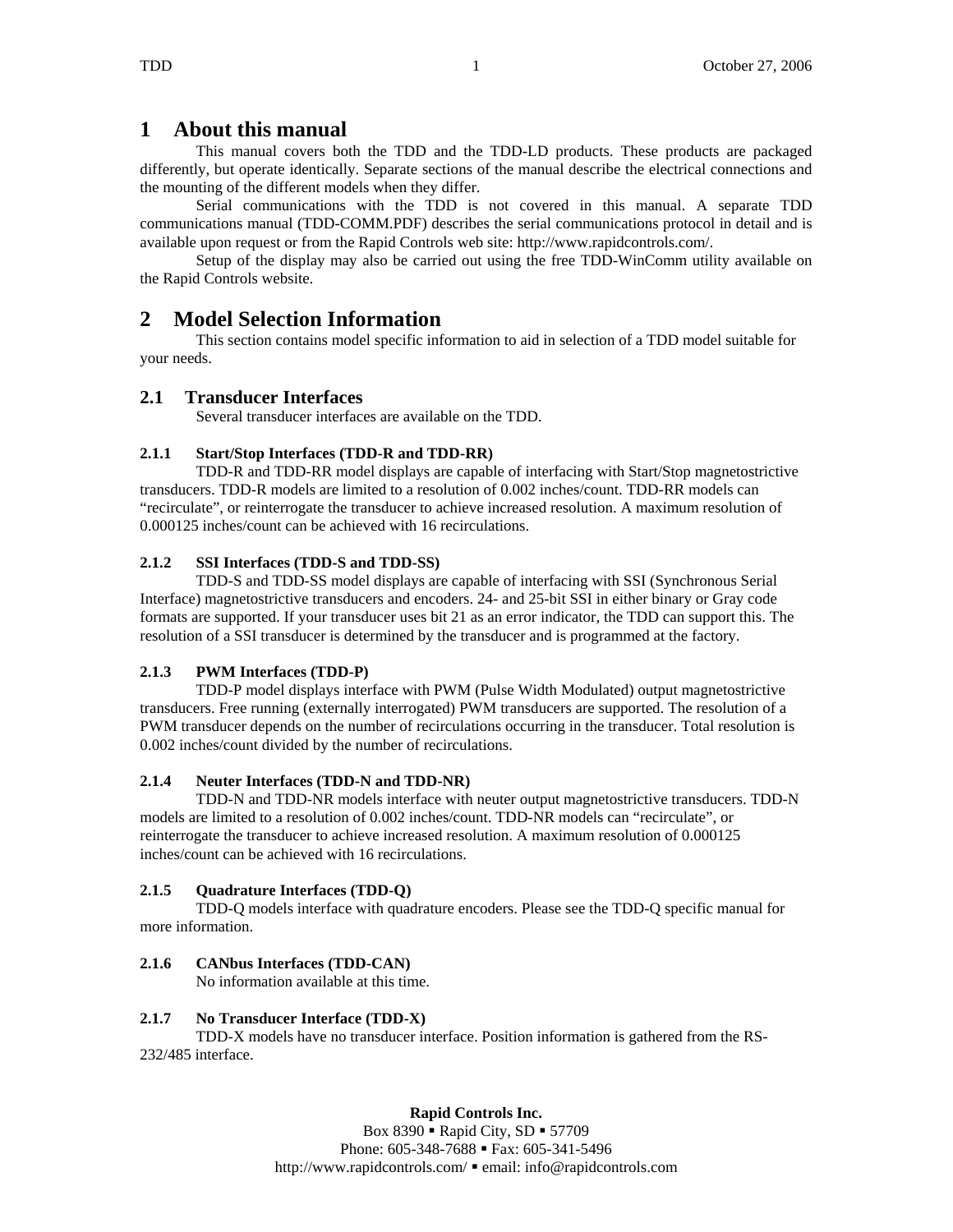#### **2.2 Limit Switches and Analog Output**

Analog output and limit switches are available as options for most TDD models.

#### **2.2.1 TDD- --LA**

 The LA option provides 5 solid-state limit switch outputs and a 12-bit analog output which is selectable between +/-10V and 0-10V output.

#### **2.2.2 TDD- -LA420**

 The LA420 option provides 5 solid-state limit switch outputs and a 12-bit current analog output, which is selectable between 0-20mA and 4-20mA output.

#### **2.2.3 TDD- -RA**

The RA option provides 5 mechanical relay limit switch outputs.

#### **2.2.4 TDD- -A12**

 The A12 option provides dual 12-bit voltage analog output (position and velocity). The output is selectable between +/-10V and 0-10V.

#### **2.2.5 TDD- -A16**

 The A16 option provides dual 16-bit voltage analog output (position and velocity). The output is fixed as  $+/-10V$ .

### **2.3 TDD-MM15 Magnet Configuration**

The MM15 option allows a TDD to operate with up to 15 magnets on a Start/Stop transducer.

### **2.4 Other Options**

Options in this category provide additional TDD features.

#### **2.4.1 PKRD**

Allows an operator selectable display of either the current position or the peak-read position.

#### **2.4.2 LIN**

The LIN option adds linearity support to the TDD, allowing for correction of non-linear transducers.

#### **2.4.3 MST**

The MST option is only available as the TDD-R-MM15-MST. As the serial master display, it provides position information to TDD-X-MM15-SLV slave displays over the RS-232/485 serial interface.

#### **2.4.4 SLV**

The SLV option is only available as the TDD-X-MM15-SLV. As the serial slave display, it receives position information over the RS-232/485 serial interface.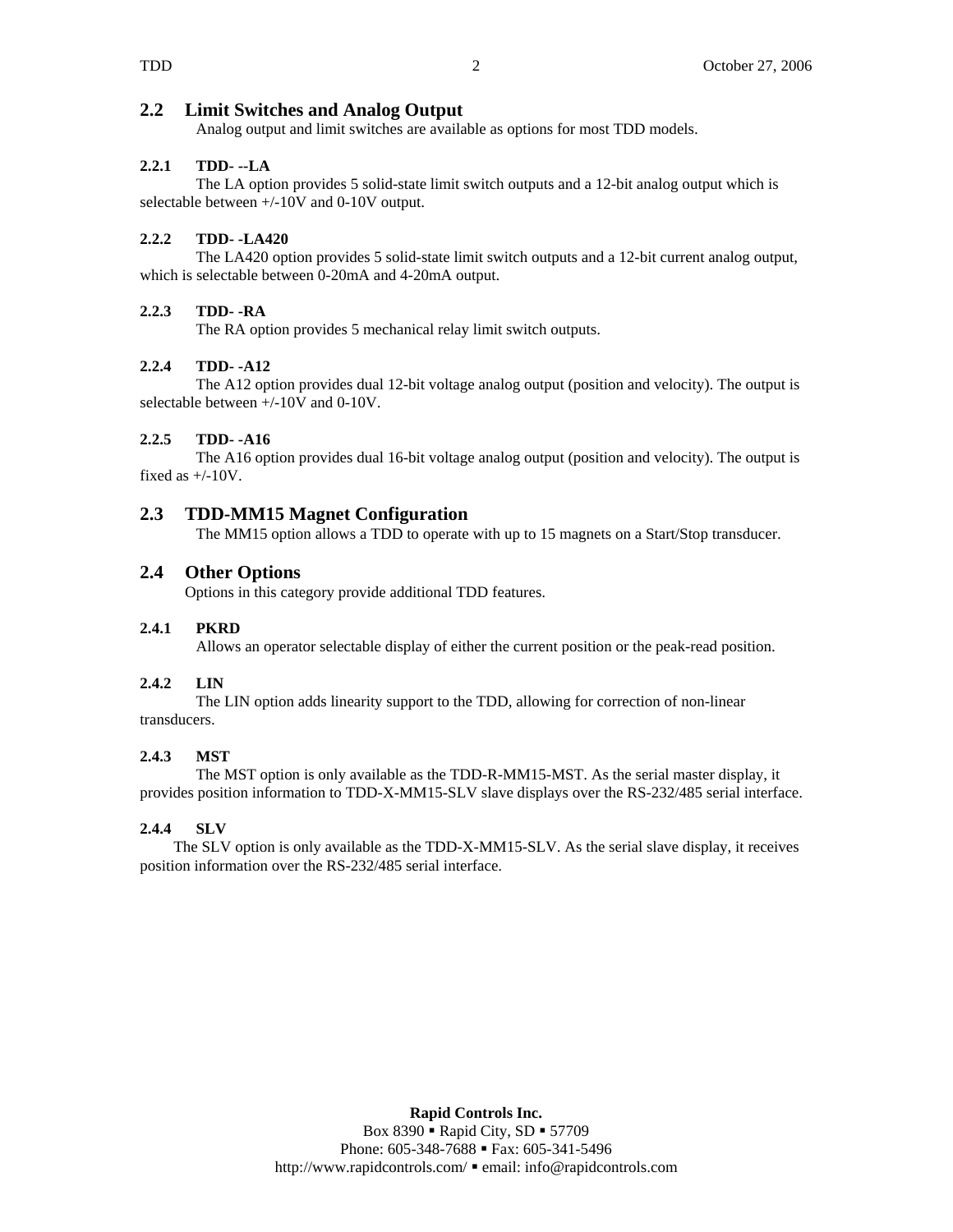# **3 Display Operation**

## **3.1 Startup**

When power is applied, the unit will begin with a LED segment test. Saved configuration settings are loaded from the non-volatile EPROM and the software date is displayed on the LED display for 2 seconds. The display then begins normal operation: interrogating the transducer, displaying position, and controlling limit switches and analog output.

## **3.2 Normal Operation**

During normal operation, the display interrogates the transducer for magnet position information. This information is used to update the limit switches, produce analog output, and to display position on the LED display. Settings can be changed via the RS232 serial link at any time during normal operation. An interactive setup mode can be accessed to allow setup via the front panel. Serial communications are suspended during front panel setup.

#### **3.2.1 Error Messages**

If an error condition is detected during normal operation, an error message will be displayed in place of the position. If the display cannot retrieve a valid position from the transducer, an error message is displayed. If no magnet is detected "**[----]**" is displayed. If no transducer or a bad transducer is detected, "**Err 01**" is displayed. TDD-X models will display "**......**" if no position information is received over the serial port.

## **3.3 Front Panel**

The front panel has four switches labeled (left to right): 'SEL', 'INC', 'DEC', and 'ENTER'. These switches are used for operator control of the display and navigation of the on-display menus. The ENTER button may be used to zero the display based on the zero operation setting configured on the display. For more information, refer to section 4.7.3.

Pressing the SEL button will enter a limit bound edit mode. This is available to allow the fast editing of one limit bound. The display will blink with the value of the limit bound. Pressing the INC or DEC buttons will change the bound by a preset amount. Press the SEL button to return to normal operation. (TDD LA models only)

When the MM15 option is installed, the INC or DEC buttons will allow changing of the *display mode* and *displayed magnet* from the front panel. Pressing either momentarily will display the current state of the multi-magnet system, in the following form: AAA BB. AAA is "GAP", "REL", or "ABS", corresponding to the current *display mode*. BB is the number of the *displayed magnet* in absolute and relative modes, and the number of the *gap* in *gap mode*. During the period when these values are displayed, pressing the INC button will change the current *display mode* and pressing the DEC button will change the current *gap number*. (TDD MM15 models only)

## **3.4 Digital Inputs**

### **3.4.1 Remote Zero Input**

The remote zero input can be used to zero the display remotely. It may be setup to set the user zero to the current position or to set the offset to the current position (see section 4.7.3).

### **3.4.2 Enable Input**

The Enable input has several functions, which are selected by changing the enable flag setting.

### **3.5 Numerical Output**

Values are internally stored as inches or derivatives of inches. Setup values entered in units are converted to inches for storage. When output of position is necessary, the position is multiplied by a scalar to convert it to the selected units. A number to be output is arrived at by the following formula:

### **Rapid Controls Inc.**

Box  $8390$   $\blacksquare$  Rapid City, SD  $\blacksquare$  57709 Phone: 605-348-7688 • Fax: 605-341-5496 http://www.rapidcontrols.com/  $\blacksquare$  email: info@rapidcontrols.com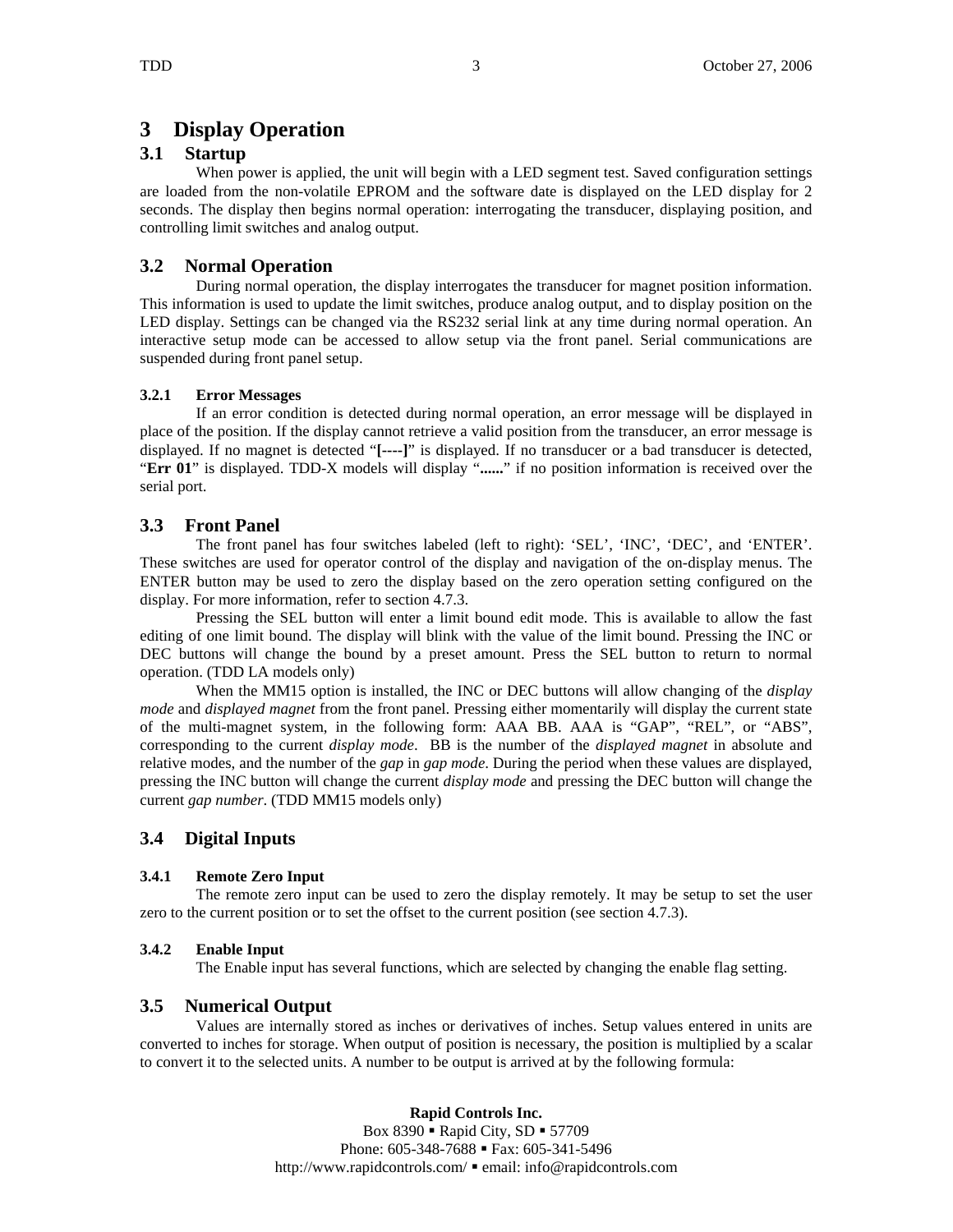$$
((P \cdot D \cdot S) - O) - U
$$

Where:

 P is the measured position, returned from the transducer, in units. D is  $+1$  if the direction sense is positive, and  $-1$  if the direction sense is negative S is the defined scale. O is the offset in units. and U is the user zero in units.

#### **3.5.1 Position Adjustment**

The position returned by the display may differ slightly from what is expected. The scale can be used to correct position output. If the position is greater than expected, a scale of less than 1.0 should be used. If the position is less than expected, a scale of greater than 1.0 should be used. The use of a scale is required when a PWM transducer with more than 1 recirculation performed in the head. In this case, enter a scale of 1/recirculations.

Note: Correct constant position errors with the offset, and linear position errors with the scale.

#### **3.6 Linearity**

 TDD LIN models support linearization of positions from the transducer using a set of correction points (breakpoints) stored in non-volatile EEPROM memory. Each breakpoint contains a raw position and a corrected position. The raw position is the position read from the transducer. The corrected position is the position desired from this expected position. Breakpoints can be added through the serial interface.

 During operation with linearization enabled, raw positions are corrected to a linear interpolation of the nearest breakpoints. This action is transparent once breakpoints have been configured.

A new table of linearity data is entered using the following steps:

- 1. Disable linearity (Serial command **St**)
- 2. Add breakpoints in increasing order (Serial command **SB**)
- 3. Save table (Serial command **Sb**)
- 4. Enable linearity (Serial command **Sl**)

### **3.7 MM15 Master and Slave Displays**

 The MM15 display is also available as a set of displays consisting of one master and a number of slaves. The master interrogates a transducer to retrieve position information for all magnets. This position information is sent over a RS-485 serial link, where it is received by the slave displays. The slave displays use the position information exactly as if the position information had been interrogated directly from a local transducer.

 The master/slave configuration allows the simultaneous display of multiple magnet positions. All displays (master and slaves) can display in the MM15 absolute, relative, and gap modes. Each display has independent configuration settings, allowing different kerf settings for each display. Note that this means you must make sure each slave display has been configured correctly for the transducer.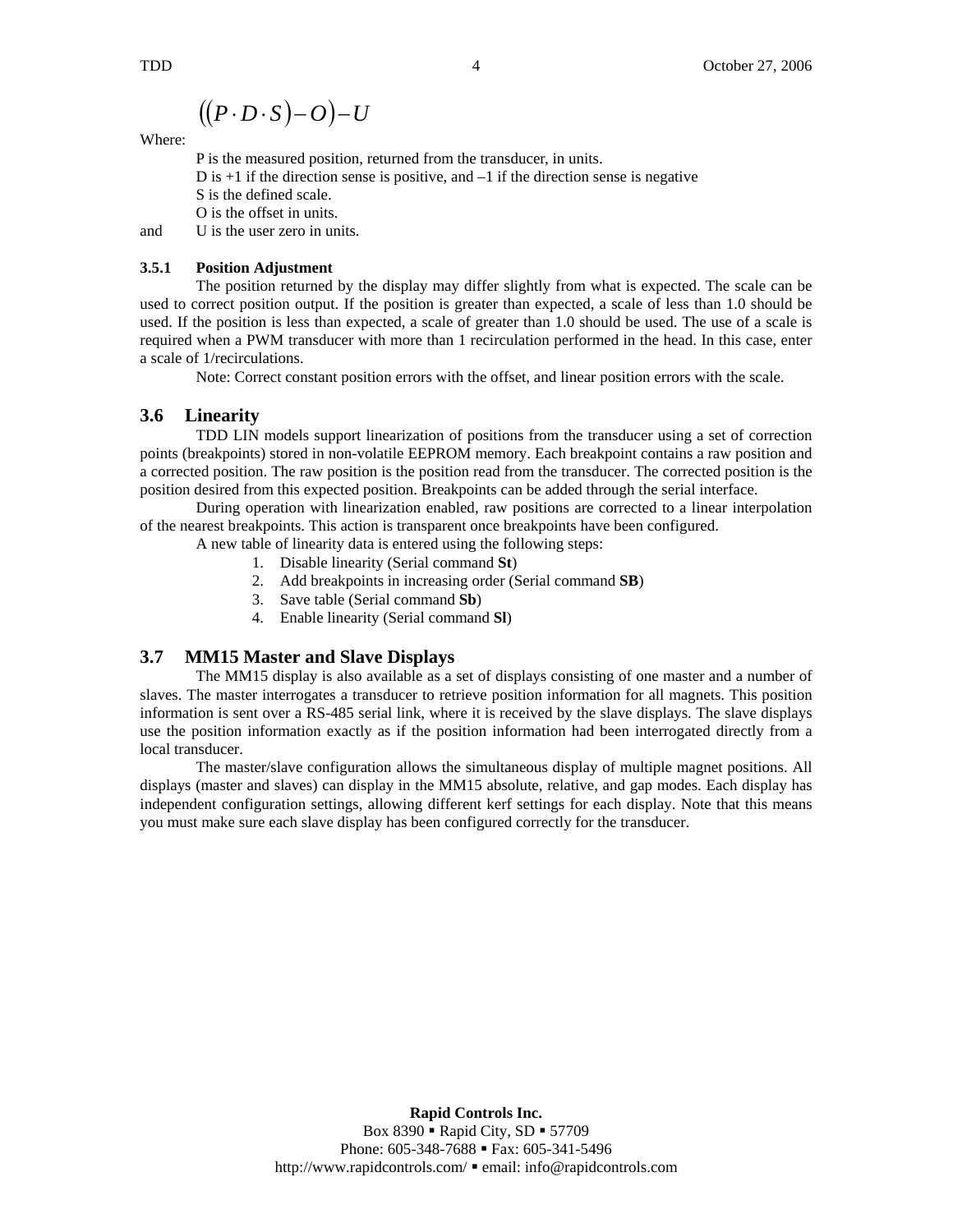## **4 Display Configuration Values**

The display has a large set of parameters controlling its operation. The following is a comprehensive list of settings, by category. Most settings can be changed through either the front panel or the RS-232 serial link.

## **4.1 Position Settings**

The following affect the displayed position that is returned from the transducer.

#### **4.1.1 Units**

The display is able to operate with the following units: inches, millimeters, and centimeters. If another unit choice is desired, it may be derived from one of the three basic units by using a scale value. All position output and setup values reflect the units setting, with the exception of the resolution setting. The default unit is inches.

#### **3.1.2 Direction sense**

The display can return the position with either a positive or negative direction sense. A positive direction sense returns increasing position values as the magnet moves away from the head of the transducer. A negative direction sense returns decreasing position values as the magnet moves away from the head. Positive is the default direction sense.

#### **4.1.2 Scale**

Before position is compared to the limit switches, output through the analog output, or displayed on the display, it is multiplied by a scale value. A value of zero would make position be always zero. A scale of 1.000 is default. The use of a scale is required when a PWM transducer with more than 1 recirculation performed in the head. In this case, enter a scale of 1/recirculations.

#### **4.1.3 Offset**

The offset is subtracted from the raw magnet position immediately after it is scaled. The offset is defined as a position in units. The offset can be used to "zero" the display at a certain point by setting the offset to the raw magnet position returned at that point. The default offset is zero units.

### **4.1.4 User Zero**

The user zero is an additional offset that is subtracted from the position. Unlike the offset, the user zero is never saved to the EEPROM. It is cleared each time power is reset. The user offset can only be set from the front panel (See section 4.7.3).

### **4.2 Multiple Magnet Settings**

The following items are only available on TDD MM15 models.

### **4.2.1 Display Mode**

The display mode determines how magnets are selected to be used to determine the displayed position. Three modes are available: absolute, relative, and gap. Absolute mode displays the absolute position of the *displayed magnet*. Relative mode displays the difference in position between the *displayed magnet* and the *reference magnet*. Gap mode displays the difference between two adjacent magnets, selected with the *gap number*.

### **4.2.2 Reference Magnet**

The position of the reference magnet is subtracted from the *displayed magnet* in relative mode.

#### **4.2.3 Displayed Magnet**

 The position of the displayed magnet is displayed in absolute mode and the position from which the *reference magnet* is subtracted in relative mode.

### **Rapid Controls Inc.**

Box  $8390$   $\blacksquare$  Rapid City, SD  $\blacksquare$  57709 Phone: 605-348-7688 • Fax: 605-341-5496 http://www.rapidcontrols.com/  $\blacksquare$  email: info@rapidcontrols.com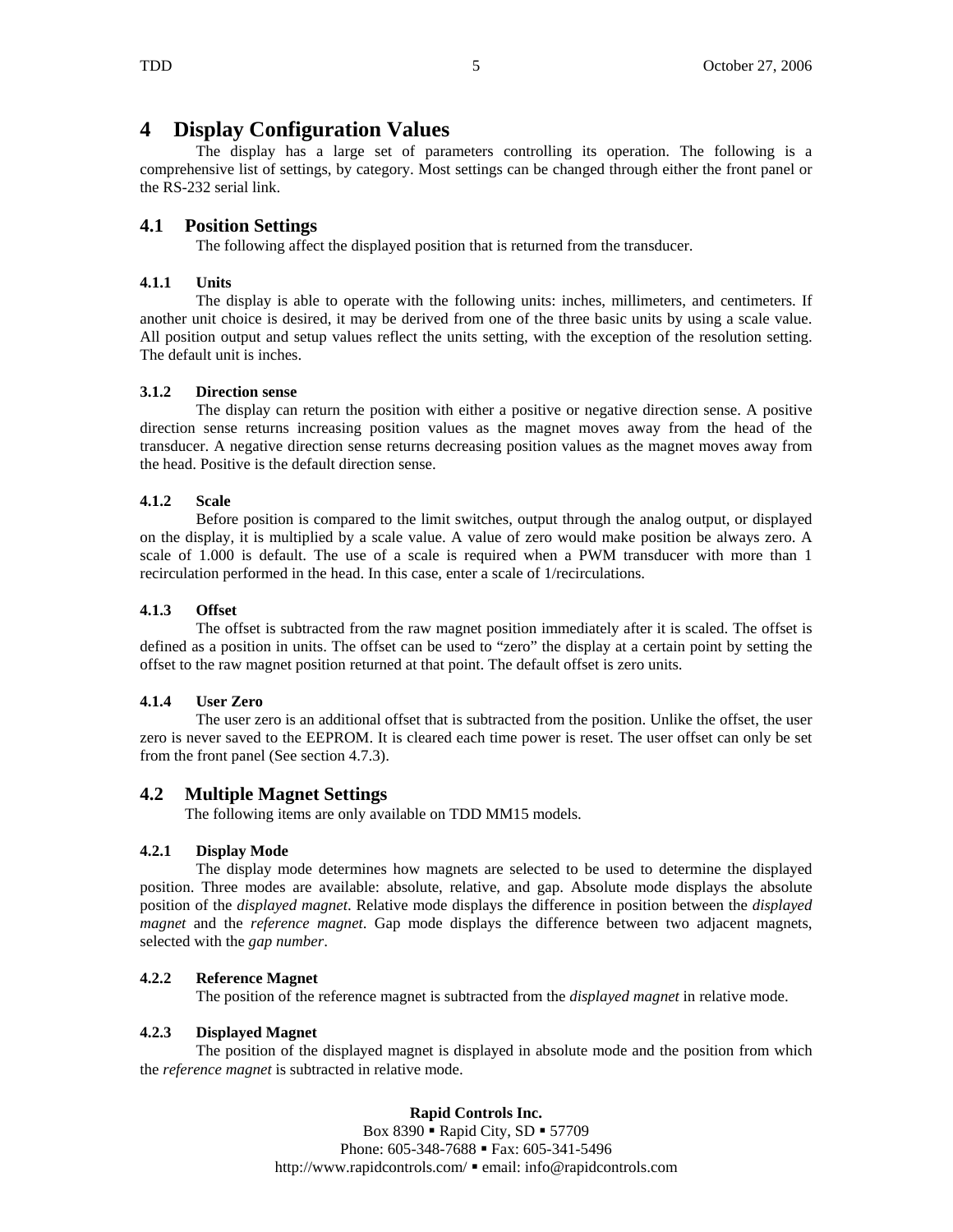#### **4.2.4 Gap Number**

The gap number is used in gap mode, and indicates a set of consecutive magnets. For example, the distance between the first and second magnets (from the head of the transducer) is referred to as gap 1. The second and third magnets are gap three, and so on.

#### **4.2.5 Number of Magnets**

 The number of magnets limits the number of magnets selectable from the front panel. The effect of this setting is intended only to make selection of a magnet from the front panel easier, and has no effect otherwise.

#### **4.2.6 Kerf**

 The kerf is an offset in units that is subtracted from the displayed position in either relative mode or gap mode.

#### **4.3 Recirculation settings**

The following items are only available on TDD RR and NR models.

#### **4.3.1 Recirculations**

Recirculation of the transducer is a technique to increase position data resolution by interrogating the transducer multiple times in quick succession. The resolution of a transducer is approximately (0.002 / number of recirculations) inches. The formula for finding the exact resolution is:

1 / 60.0 / gradient / number\_of\_recirculations inches,

where number\_of\_recirculations can range from 1 to 16.

Note: The TDD with recirculations is setup for a standard null of 3 inches or more. If a shorter Null is planned notify Rapid Controls and the null time can be reduced.

#### **4.4 Transducer Settings**

The following affect the transducer interface. These settings are dependent on the model of display used.

#### **4.4.1 Resolution**

The resolution setting is available only on SSI-Display models. It is the worth of one bit of position returned from the transducer. This value can be decoded from the model number written on the head of the transducer. The resolution setting of the display is in units. The default resolution of the TDD is 0.0005 microns per count.

The display has only six digits so it is difficult to enter the precision required for the resolution. Since the display automatically converts metric setup values to inches it is recommended that you change to metric units and then enter the resolution in metric units and then change the display units back to inches. The value saved internally will have the required resolution although the displayed value is rounded down. To verify this, change the units back to metric and view the resolution.

#### **4.4.2 Transducer Type**

The transducer type setting is only available on SSI-Display models. SSI transducers are available in both 24 and 25 bit versions. This setting allows the Display to accommodate both. The default is 24 bits.

#### **4.4.3 Error bit 21**

Some SSI transducers may specify bit 21 of the data as an error bit which signals a transducer error when set. When the TDD Error bit 21 flag is set 'ON' the display will read "**[----]**", missing magnet, if the  $22<sup>nd</sup>$  bit is set. If the Error bit 21 flag is set 'OFF' bit 21 is treated as part of the data word. Devices that use Error Bit 21 to signal a transducer error are limited to 21 bits of position information. The default setting is 'OFF'.

> **Rapid Controls Inc.**  Box 8390 **·** Rapid City, SD **·** 57709 Phone: 605-348-7688 • Fax: 605-341-5496 http://www.rapidcontrols.com/ email: info@rapidcontrols.com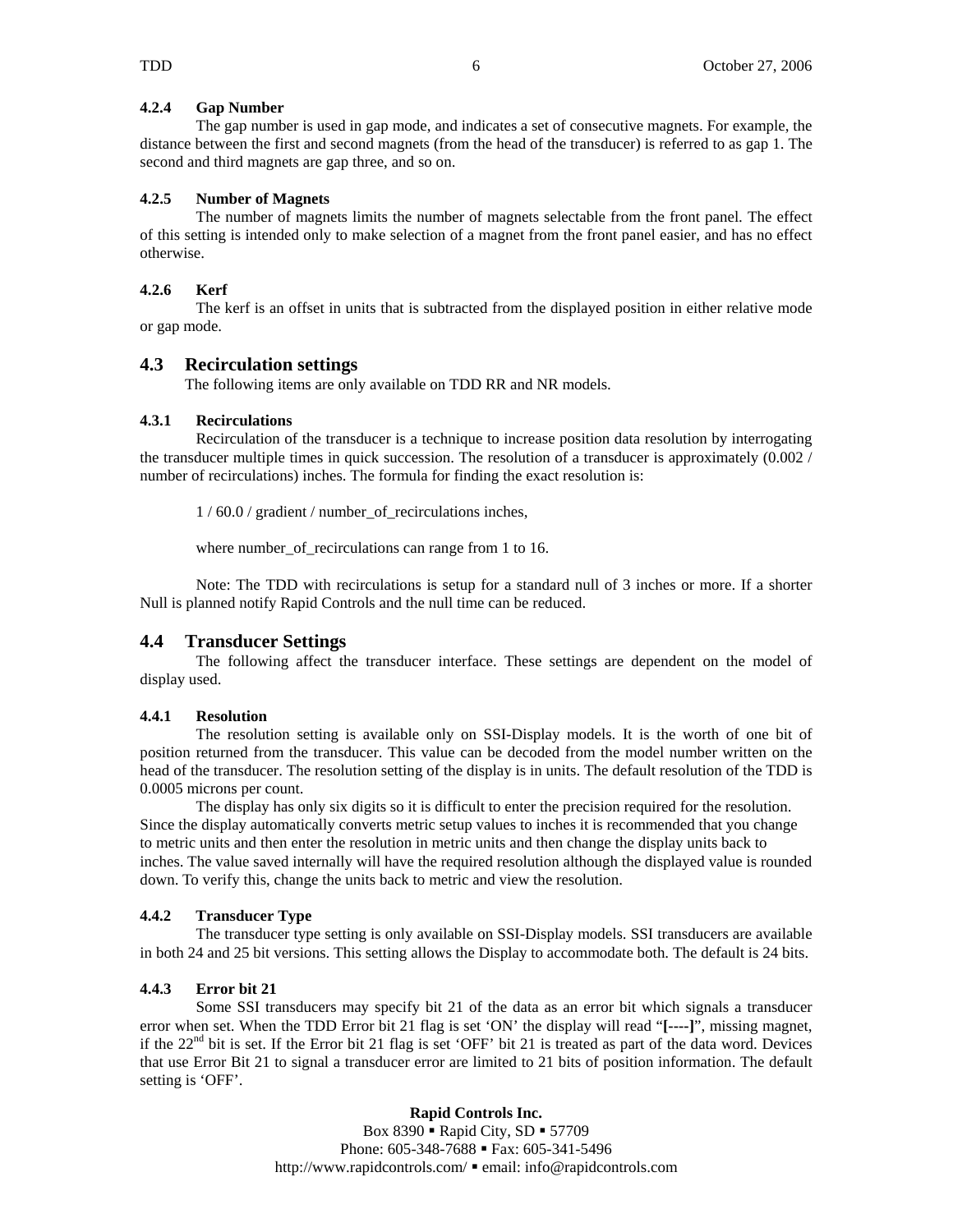#### **4.4.4 Gradient**

The gradient setting is available only on Start/Stop and PWM Display models. The gradient of a transducer is the number of microseconds required for a pulse to propagate one inch of the transducer. The gradient of the transducer is stamped on the head. This setting is not affected by the units setting. 9.00 microseconds per inch is default.

#### **4.5 Analog Settings**

Analog output can be set to unipolar (0-10V) or bipolar  $(\pm 10V)$  by changing jumper X1 on the analog daughter board. Both position and velocity output will work with either setting. In bipolar mode, position will begin at -10 volts; velocity will center at 0 volts. In unipolar mode, position output will begin at 0 volts; velocity centers at 5 volts.

#### **4.5.1 Analog Type**

The analog output has three possible settings. These are the ability to output a fixed value, or to output based on position or velocity. If the analog output type is fixed, the output will be a percentage of maximum analog output as defined in the analog range. Position is the default output type.

If the analog output type is position, the analog output will be based on the position of the magnet within a range (defined by the analog range), and will begin at the start point defined by the analog start. For example, if the analog range is 5.0, the analog start is 20.0, and the magnet position 23.4, the analog output will be  $((23.4 – 20.0) / 5.0) * 100$  or 68 percent of maximum output.

If the analog output type is velocity, the output is calculated from the delta position over a time base of 10 milliseconds. Output will be 50% of maximum when the velocity is 0.0 units per second. The output will be at maximum when the velocity is the analog range. The output will be at minimum when the velocity is negative analog range.

#### **4.5.2 Analog Range**

The analog range is the maximum input to the analog output system in velocity and position modes. Anything not in range is saturated to either minimum or maximum output. The analog range is the percentage of output in the forced modes. The default analog range is 5.00 inches.

#### **4.5.3 Analog Start**

In position mode, the analog start is the beginning of the range for analog output. The analog start is in units. The default analog start is zero inches.

#### **4.5.4 Analog Update**

The analog update is the number of milliseconds between each analog update. This is rounded up to the nearest 5-millisecond period. This setting can be used to optimize velocity based analog output. The following equation will find the minimum update period in milliseconds to maintain full usage of the analog output range, given resolution in inches and maximum speed in inches per second:

update\_time =  $(resolution * 2048 / maximum_speed) / 1000$ 

Note that this is valid only for 12-bit analog output. The update time for 16-bit velocity analog output can be calculated with the folowing equation:

update\_time = (resolution \* 32768 / maximum\_speed) / 1000

#### **4.6 Limit Settings**

The five limit switches each have a lower and upper bound. When the position is greater than or equal to the lower bound and less than or equal to the upper bound, the limit switch output will be on. All limit switches default to a lower and upper bound of 0.000.

The states of the hardware limit switch outputs can be inverted by setting the Limit Invert flag to ON.

#### **Rapid Controls Inc.**

Box  $8390$   $\blacksquare$  Rapid City, SD  $\blacksquare$  57709 Phone: 605-348-7688 • Fax: 605-341-5496 http://www.rapidcontrols.com/  $\bullet$  email: info@rapidcontrols.com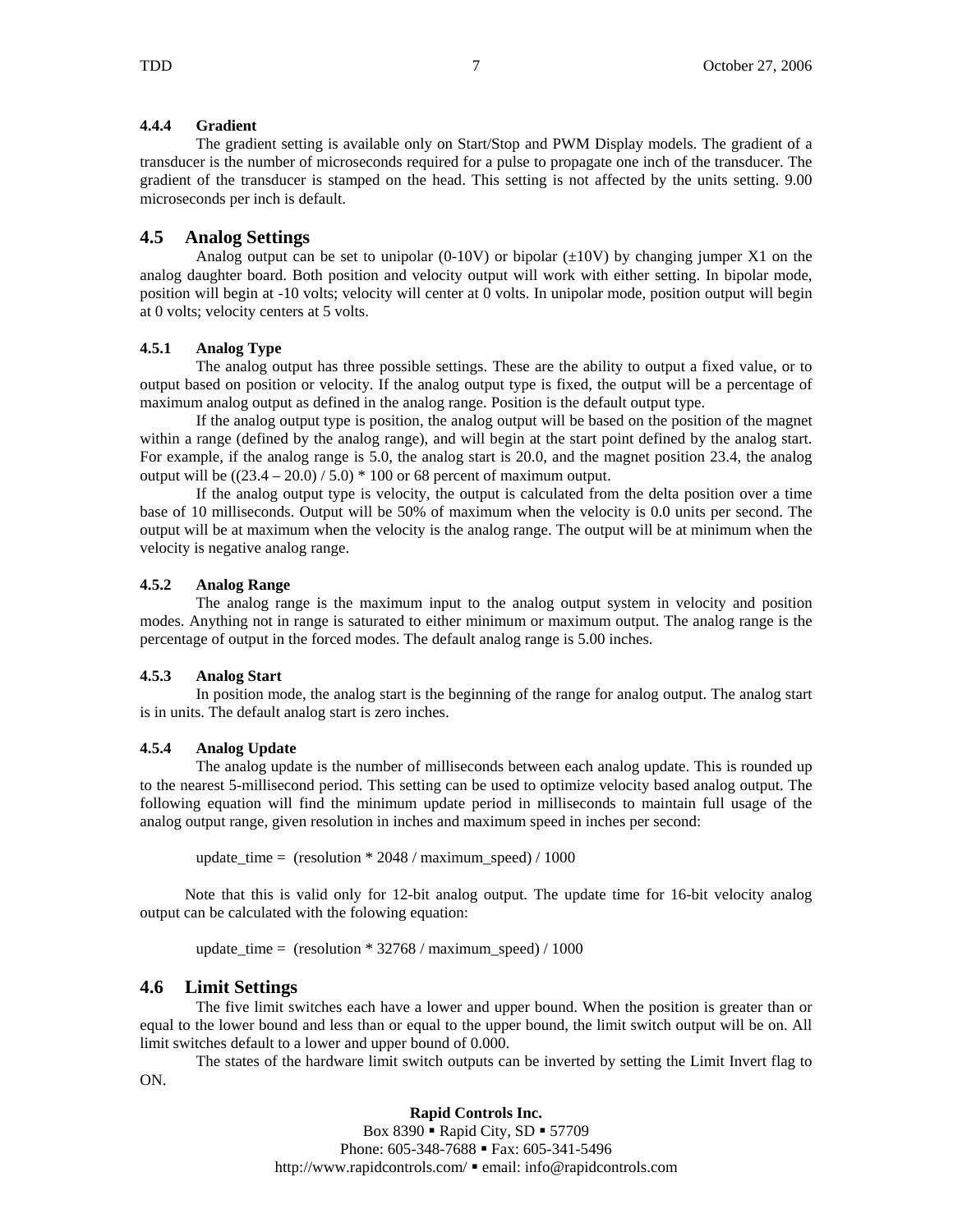### **4.7 System Settings**

The following items affect miscellaneous portions of display operation.

### **4.7.1 Decimal Places**

The display will format the position output to a specified number of decimal places, from 0 to 5. If the integer portion of the position is larger than can be accommodated by the remaining digits of the display, fewer fractional digits will be shown. Note that increasing or decreasing the number of displayed decimal places does not change the precision of the internally represented position. Three places are displayed by default.

#### **4.7.2 Remote Zero Flag**

The ability to zero the display (set the offset to the raw magnet position) through an input can be enabled or disabled. The remote zero flag can have one of three values: disabled, offset, or user zero. The remote zero input will have no action if the remote zero flag is disabled. If the remote zero is set to 'offset', when the input is triggered, the offset will be set to the current position and the user zero cleared. If the remote zero flag is set to 'user zero', when the input is triggered, the user zero will be set to the current position. The zero set flag is set to 'offset' by default.

### **4.7.3 Zero Operation**

The effect of the 'ENTER' button during normal operation can be controlled using the 'zero operation' setting. The setting changes the operation of the 'ENTER' button according to the following table. The ENTER button will perform an action when touched momentarily, and when held for 2 seconds.

| Setting                     | Action of the ENTER button when             | Action of the ENTER button when held            |
|-----------------------------|---------------------------------------------|-------------------------------------------------|
|                             | touched momentarily                         | for 2 seconds                                   |
| $\Omega$                    | None                                        | None                                            |
|                             | None                                        | Sets the user zero to the current position.     |
|                             |                                             | Does not require the front panel to be          |
|                             |                                             | enabled.                                        |
| $\mathcal{D}_{\mathcal{L}}$ | None                                        | Clears the user zero and sets the offset to the |
|                             |                                             | current position and saves the value in the     |
|                             |                                             | EEPROM. Requires the front panel to be          |
|                             |                                             | enabled.                                        |
| 3                           | Sets the user zero to the current position. | Clears the user zero and sets the offset to the |
|                             | Does not require the front panel to be      | current position and saves the value in the     |
|                             | enabled.                                    | EEPROM. Requires the front panel to be          |
|                             |                                             | enabled.                                        |
| 4                           | Sets the user zero to the current position. | Clears the user zero. Does not require the      |
|                             | Does not require the front panel to be      | front panel to be enabled.                      |
|                             | enabled.                                    |                                                 |
| 5                           | Clears the user zero. Does not require the  | Sets the user zero to the current position.     |
|                             | front panel to be enabled.                  | Does not require the front panel to be          |
|                             |                                             | enabled.                                        |

### **4.7.4 Enable Input and Enable Flag**

The effect of the Enable Input can be switched via the Enable Flag. There are five possible uses for the Enable Input:

Mode A: The front panel setup of the display can be enabled/disabled via the Enable Input. The front panel can be disabled in order to prevent accidental changes in setup. If the front panel is disabled, all menu items are disabled except the limit settings. The ability to set the offset via the front panel is removed. The INC/DEC buttons can still change the display mode and displayed magnet settings if the display is a MM15 model.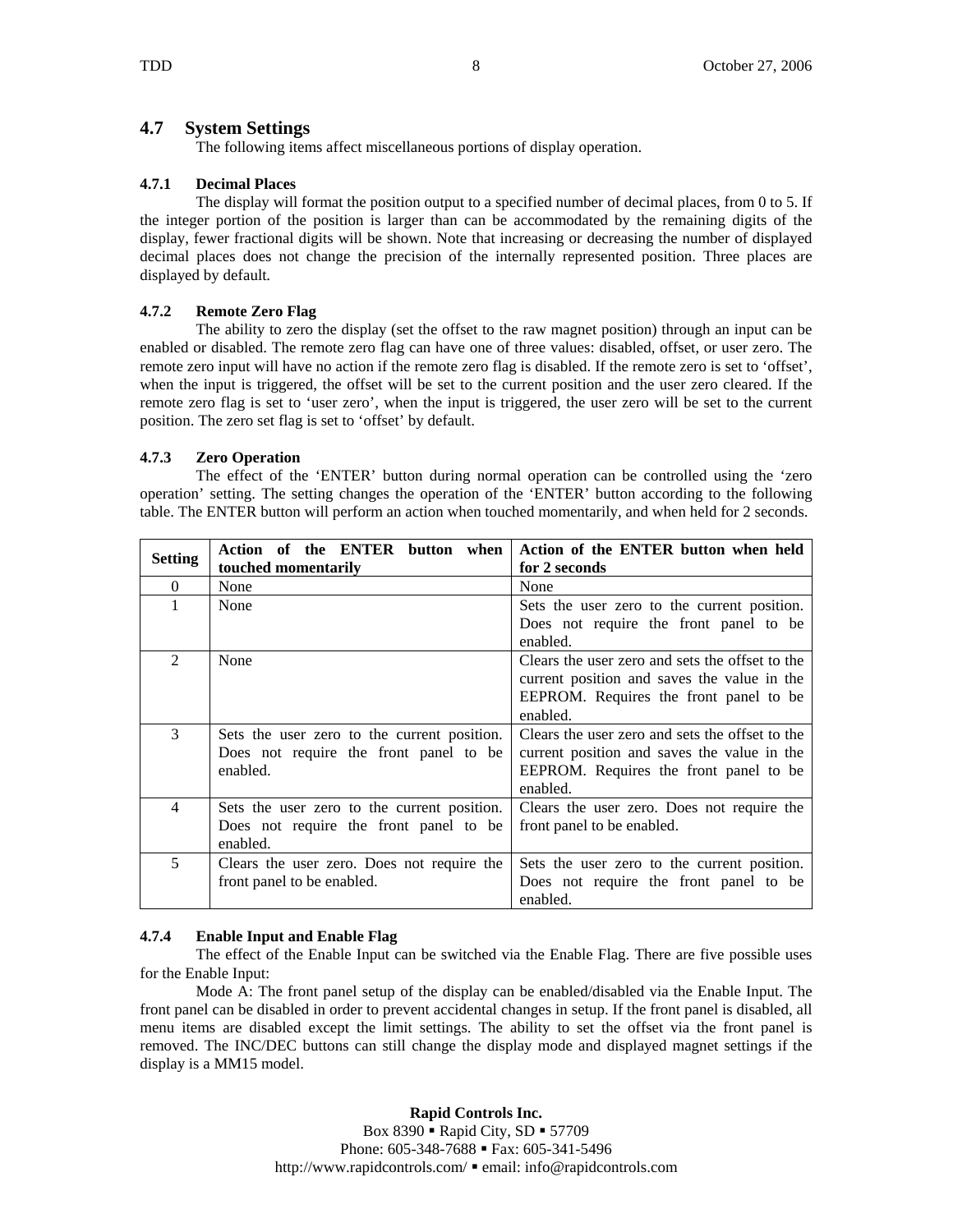Mode B: The Enable Input can act as a "display hold" feature. When the Enable Input is active the display will not update but will hold the value last displayed before the input was activated.

Mode C: The Enable Input changes the displayed magnet. (MM15 models only)

Mode D: The Enable Input changes the displayed magnet. The front panel is disabled unless the Enable Input is active during startup. (MM15 models only)

Mode E: The Enable Input causes the TDD to output the current position followed by a carriage return over the serial port when it is activated. The position is output once each time the input is activated.

 Mode F: The front panel setup of the display can be enabled/disabled via the Enable Input. The front panel can be disabled in order to prevent accidental changes in setup. If the front panel is disabled, all menu items are disabled except the limit settings. The ability to set the offset via the front panel is removed. The INC/DEC buttons no longer change the display mode and displayed magnet settings. (MM15 models only)

 Mode G: The current position is printed over the RS232 port each time Enable Input goes from low(connected to DC common) to high (disconnected).

 Mode H: The units are switched from MM or INCH depending on the Enable Input. If the Enable Input is low(connected to DC common) the display will read in MM. If the Enable Input is high (disconnected) the display will read in Inches.

*Note: Models with software revisions earlier than 12-01-2000 refer to Mode A as 'Panel' and Mode B as 'Display'. Early TDD-RR and TDD-NR models also use this convention.* 

#### **4.7.5 Limit Edit Number**

One of the limit bounds can be edited from the front panel. This is the number of the bound to edit. If this number is zero, no limit will be available for editing. 1 is the first limit's lower bound, 2 is the first limit's upper bound, and so on to 10. The default limit bound to edit is 1 (limit 1 lower bound).

#### **4.7.6 Limit Edit Increment**

This is the amount that the limit is incremented or decremented when edited from the front panel. The default increment amount is 1.0000 inches.

#### **4.7.7 Node Identifier**

The node ID allows a specific TDD to be communicated with individually using the RS485 serial link. All TDDs will respond to messages sent with a node ID of 0, and messages sent with their specific node ID. Each TDD can be set with a node ID from 1 to 9.

#### **5 Setup Mode**

Pressing and holding the 'INC' and 'DEC' switches simultaneously for 2 seconds will cause the unit to enter the *setup mode*. While in the setup mode the unit will continue transducer interrogation, but RS232 queries will be ignored. The setup procedure involves selecting a value to change, changing the value and then saving the change. The list of setup values may be cycled through by pressing the 'SEL' switch. When the name of the desired item to change is displayed, pressing the 'ENTER' switch will cause the value of the selected item to be displayed. The item value may now be edited. Pressing 'ENTER' at this time will keep the value and return the user to the selection process.

When editing most values, 'INC' and 'DEC' are used to change the value. If a blinking digit is present, 'SEL' is used to change the blinking (active) digit. The value will increment or decrement once each time 'INC' or 'DEC' is pressed and released. Holding 'INC' or 'DEC' will cause the value to increase or decrease rapidly.

When editing a value that can be negative, decrementing the first digit while it is zero will cause the value to become negative. You will lose one digit of resolution when editing a negative number. The value will shift right one place on the screen when the '-' sign appears.

*Note:* The limit switch setup has a submenu. When it is selected, a choice of the limit switch to edit is presented. 'LIM 1L' means Limit 1 Lower; 'LIM 2U' means Limit 2 Upper, et al. If 'ENTER' is pressed, the limit may be edited normally. Select 'END LI' from the sub menu to return to the setup menu.

> **Rapid Controls Inc.**  Box  $8390$   $\blacksquare$  Rapid City, SD  $\blacksquare$  57709 Phone: 605-348-7688 • Fax: 605-341-5496 http://www.rapidcontrols.com/ email: info@rapidcontrols.com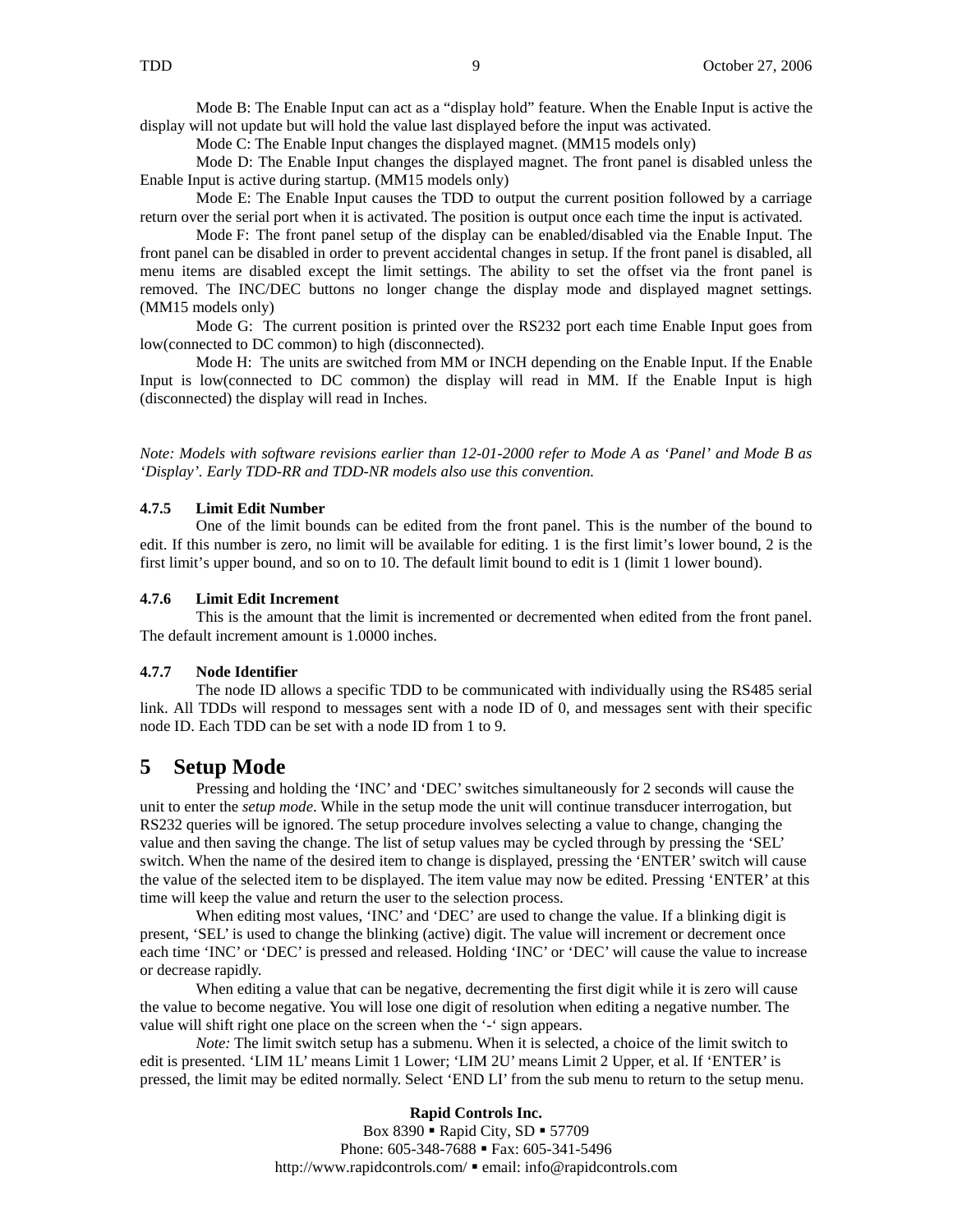**Items to be modified via the front panel:** 

| <b>Item</b>                                                                                                                               | <b>Description</b>                                                                                                                                                                               | <b>Models</b> |              |
|-------------------------------------------------------------------------------------------------------------------------------------------|--------------------------------------------------------------------------------------------------------------------------------------------------------------------------------------------------|---------------|--------------|
|                                                                                                                                           |                                                                                                                                                                                                  | $\mathbf R$   | S            |
| UNITS*                                                                                                                                    | The units to use with the display. Choose between inches, mm<br>(SI 1000), and cm (SI 100).                                                                                                      | $\checkmark$  |              |
| PLACES*                                                                                                                                   | The number of decimal places to be displayed.                                                                                                                                                    | $\checkmark$  | ✓            |
| DSENSE*                                                                                                                                   | The direction sense, expressed as 'POSITV' or 'NEGATV'.                                                                                                                                          | $\checkmark$  | ✓            |
| SCALE*                                                                                                                                    | The scale value.                                                                                                                                                                                 | $\checkmark$  | ✓            |
| RECIRC*                                                                                                                                   | Set the number of recirculations. (TDD-RR and TDD-NR<br>models only)                                                                                                                             | $\checkmark$  |              |
| REFRNC*                                                                                                                                   | Set the reference magnet. (TDD MM15 models only)                                                                                                                                                 | $\checkmark$  |              |
| HERF*                                                                                                                                     | Set the kerf. (TDD MM15 models only)                                                                                                                                                             | $\checkmark$  |              |
| AGNETS*                                                                                                                                   | Set the number of expected magnets. (TDD MM15 models only)                                                                                                                                       | $\checkmark$  |              |
| GRADIE*                                                                                                                                   | The gradient of the transducer: the number of microseconds per<br>inch the transducer is calibrated to.                                                                                          | $\checkmark$  |              |
| RESOLU*                                                                                                                                   | The resolution of the transducer: the number of units per count<br>returned by the transducer.                                                                                                   |               | ✓            |
| T TYPE*                                                                                                                                   | The type of transducer in use.                                                                                                                                                                   |               |              |
| b21Err*                                                                                                                                   | Whether bit 21 is used as an error bit.                                                                                                                                                          |               | ✓            |
| NOdEId                                                                                                                                    | The node identifier of the display.                                                                                                                                                              | $\checkmark$  | ✓            |
| A TYPE*                                                                                                                                   | The mode of the analog output.                                                                                                                                                                   | $\checkmark$  | ✓            |
| A RANG*                                                                                                                                   | The range of position or velocity the analog output represents.<br>If the analog mode is Position, this value is in units; if the<br>analog mode is Velocity, this value is in units per second. | $\checkmark$  | ✓            |
| A STRT*                                                                                                                                   | The start of the analog output range in units. This value only<br>applies to position-based analog output.                                                                                       | ✓             | ✓            |
| $\mathbf A$ UPDT*                                                                                                                         | The length of the analog output update period in milliseconds.                                                                                                                                   | $\checkmark$  | ✓            |
| OFFSET*                                                                                                                                   | The number to be added to the position in units.                                                                                                                                                 | $\checkmark$  | $\checkmark$ |
| <b>SET LI</b>                                                                                                                             | Enters the limit switch submenu. (see above)                                                                                                                                                     | $\checkmark$  | ✓            |
| $\rm LI$ $\rm INC^{*}$                                                                                                                    | The amount the limits will be incremented by when edited from<br>the front panel                                                                                                                 | $\checkmark$  | ✓            |
| $\rm LI~NR*$                                                                                                                              | The number of the limit bound to edit via the front panel.<br>Selecting zero will prevent a limit from being edited.                                                                             | $\checkmark$  | ✓            |
| $\ensuremath{\text{INV}}$<br>$\ensuremath{\text{LI}}^*$                                                                                   | The limit invert flag.                                                                                                                                                                           | $\checkmark$  |              |
| $0$ SET*                                                                                                                                  | The remote zero flag is expressed as 'OFF' (disabled), 'USEr 0'<br>(user zero), or 'OFFSEt'                                                                                                      | $\checkmark$  | ✓            |
| 0 OPEr*                                                                                                                                   | The zero operation, expressed as a number indicating the effect<br>of pressing the 'enter' button during normal operation. (see table<br>in section $4.7.3$ )                                    |               |              |
| EnAbLE                                                                                                                                    | The enable flag.                                                                                                                                                                                 | $\checkmark$  | ✓            |
| <b>SAVE</b>                                                                                                                               | Pressing the 'enter' button saves the values to the EEPROM.                                                                                                                                      | $\checkmark$  | ✓            |
| FACTRY*                                                                                                                                   | Pressing the 'enter' button retrieves the factory defaults.                                                                                                                                      | ✓             | ✓            |
| Pressing the 'enter' button returns the unit to the Run Mode<br><b>END</b><br>using the current values (not necessarily saved to EEPROM). |                                                                                                                                                                                                  | $\checkmark$  | ✓            |

\*Available only when front panel is enabled.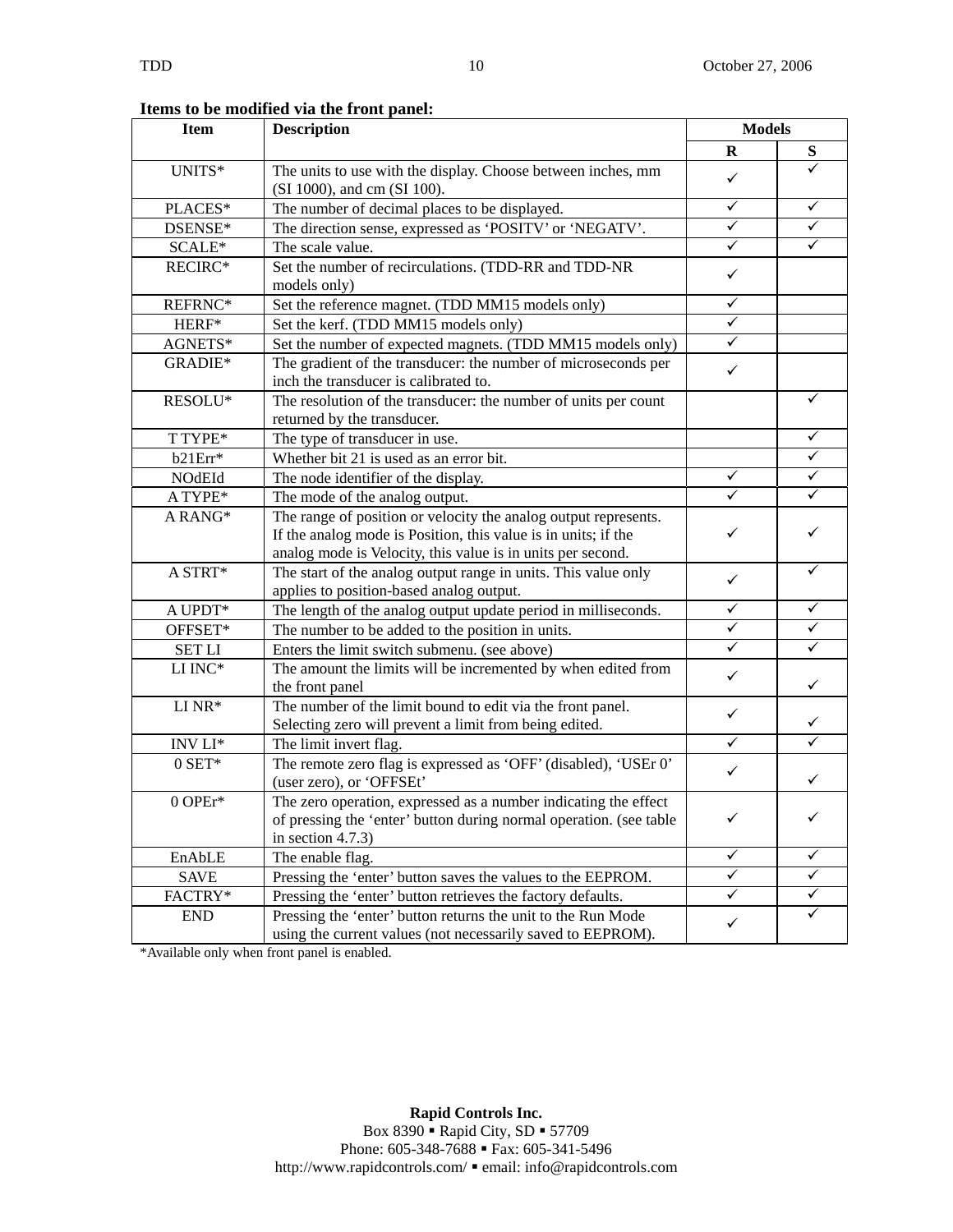## **5.1 Setup Considerations**

The display has only six digits so it is difficult to enter the precision required in some cases, especially when you have a metric resolution on an SSI transducer and you want to use inches as your displayed units. Since the display internally converts metric setup values to inches it is recommended that you enter the resolution value using metric units and then change the units setting to inches. The value saved will have the required resolution although the displayed value is rounded to fit the display. This can be verified by viewing the resolution with the units setting switched back to a metric mode or by viewing the resolution using the serial link.

 Another way to achieve higher resolution in the setup values is to se the values via the serial link using the serial commands. The values downloaded to the unit can have more significant digits than the 6 digit display allows.

## **6 Serial Communications**

 The TDD supports an extensive communications protocol via the serial port. All setup values can be read and set as well as position and limit switch values. The communication protocol is described in detail in the document TDD-COMM.PDF available by request or from the Rapid Controls web site http://www.rapidcontrols.com/.

TDD MST and SLV models require that the SEL and ENT buttons be held down when the display is powered on to allow serial based setup. If you are attempting to setup a slave display with an active master on the RS-485 network, both the master and slave must have the SEL and ENT buttons held down at startup.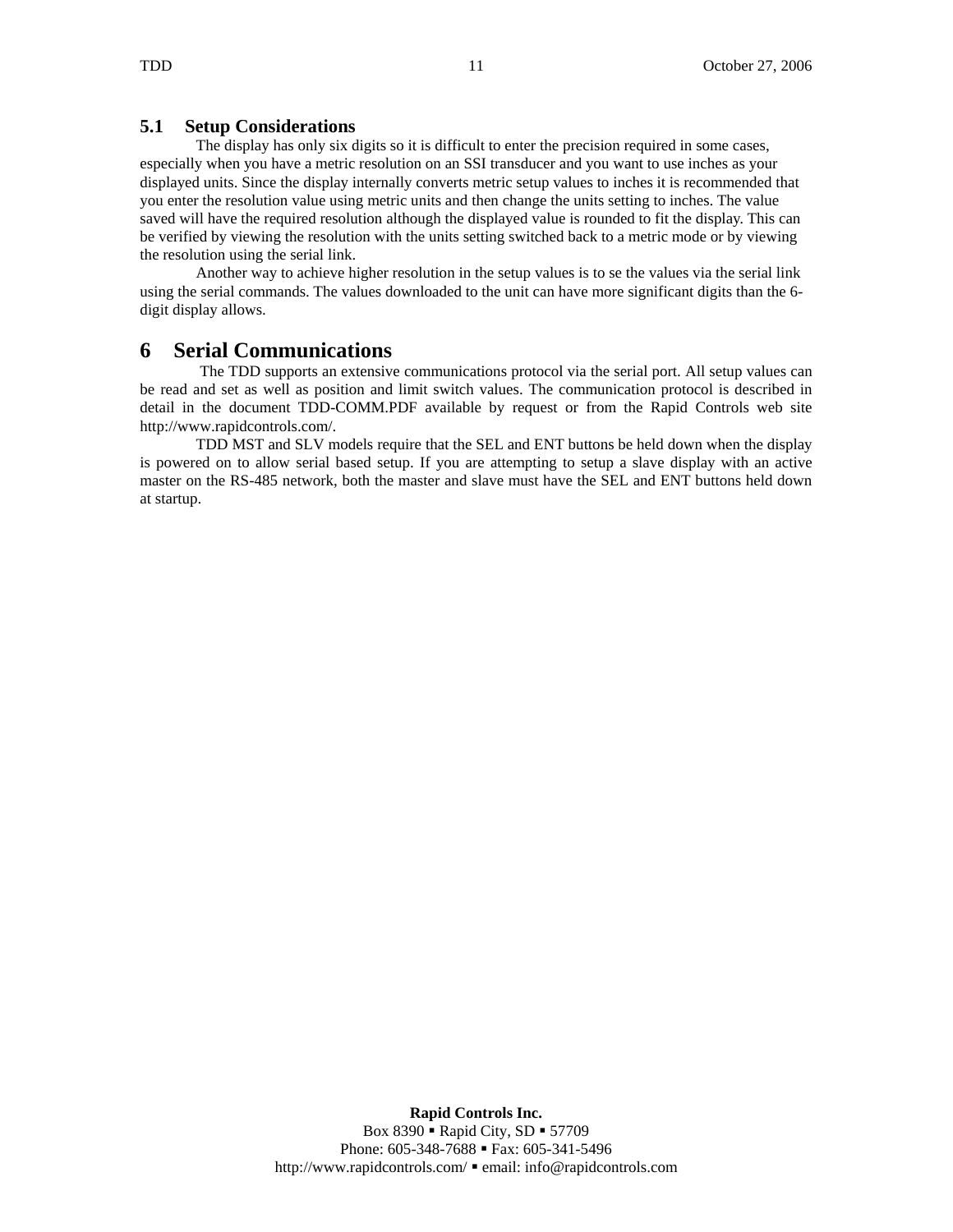## **7 Connections**

## **7.1 Power and Transducer Rear Connector (TDD)**

#### Weidmüller type

- 1 +15 or +24 VDC power to the TDD (RA Option requires 20 to 26.4 VDC)
- 2 Ground
- 3 Interrogate +  $/Clk$  +
- 4 Interrogate- / Clk –
- 5 Gate + / Data +
- 6 Gate / Data -
- 7 Enable input. (Connect to ground to disable either the front panel or the display depending on mode)
- 8 Zero input (Connect to ground to cause zero)

## 7.2 **Power and Transducer Rear Connector (TDD-LD)** Weidmüller type

| Pin            | Start/Stop or PWM           | <b>SSI</b>     | Neuter                      |
|----------------|-----------------------------|----------------|-----------------------------|
|                | $+24V$ (+15V for TII) (Red) | $+24V$ (Red)   | $+24V$ (+15V for TII) (Red) |
| 2              | Ground (Wht)                | Ground (Wht)   | Ground (Wht)                |
| $\overline{3}$ | Interrogate $+$ (Yel)       | $Clk + (Yel)$  | Interrogate $+$ (Yel)       |
| $\overline{4}$ | Interrogate $-$ (Grn)       | $Clk - (Grn)$  | Interrogate $-$ (Grn)       |
| $5^{\circ}$    | $Gate + (Phk)$              | $Data + (Phk)$ | Neuter Pulse (Vio)          |
| -6             | $Gate - (Gra)$              | $Data - (Gra)$ | No Connect                  |
| $\mathcal{I}$  | Enable Input                | Enable Input   | Enable Input                |
| 8              | Zero Input                  | Zero Input     | Zero Input                  |

- 1) +24 VDC power to the transducer
- 2) Ground
- 3) Interrogate +  $/Clk$  +
- 4) Interrogate- / Clk –
- 5) Gate + / Data + / Neuter Pulse
- 6) Gate / Data –/No connect
- 7) Enable input. (Connect to ground to disable either the front panel or the display depending on mode)
- 8) Zero input (Connect to ground to cause zero)

Notes: For Tempo II sensors the  $-15V$  power supply is not connected to the TDD but is connected directly from the power supply to the sensor (Blu).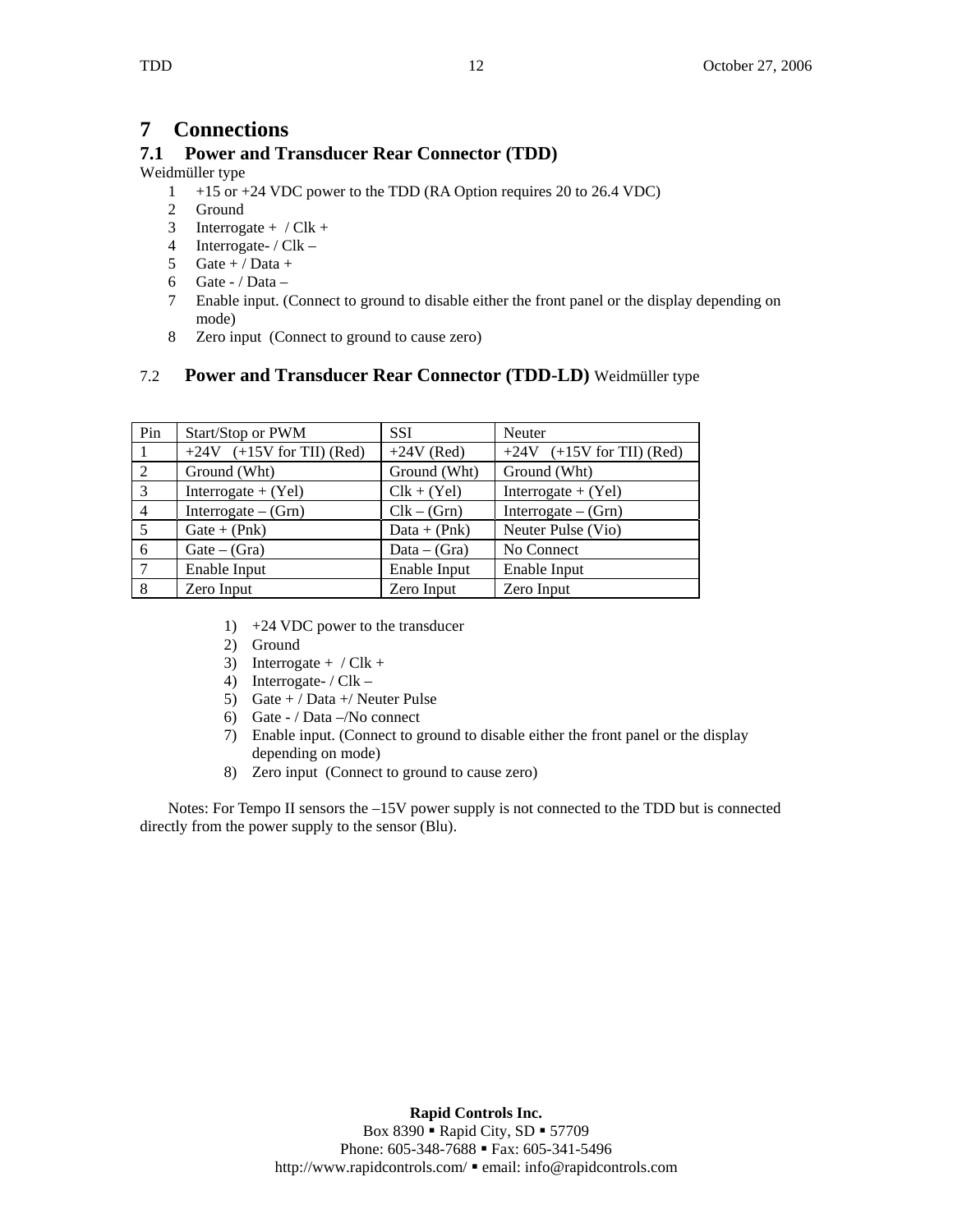#### 7.3 **Communications Connector** Weidmüller type

- 1. RS232 Receive
- 2. RS232 Transmit
- 3. Ground
- 4. RS485 +
- 5. RS485 –

## **7.4 RS485 Termination Jumpers**

Jumpers X6 and X7 can be installed to provide a 120 ohm termination of the RS485 interface. They are installed when the unit is shipped from the factory and must be installed for the RS232 interface to work correctly. If more than 1 TDD is connected using RS485 then the jumpers should be removed from all but the last TDD.

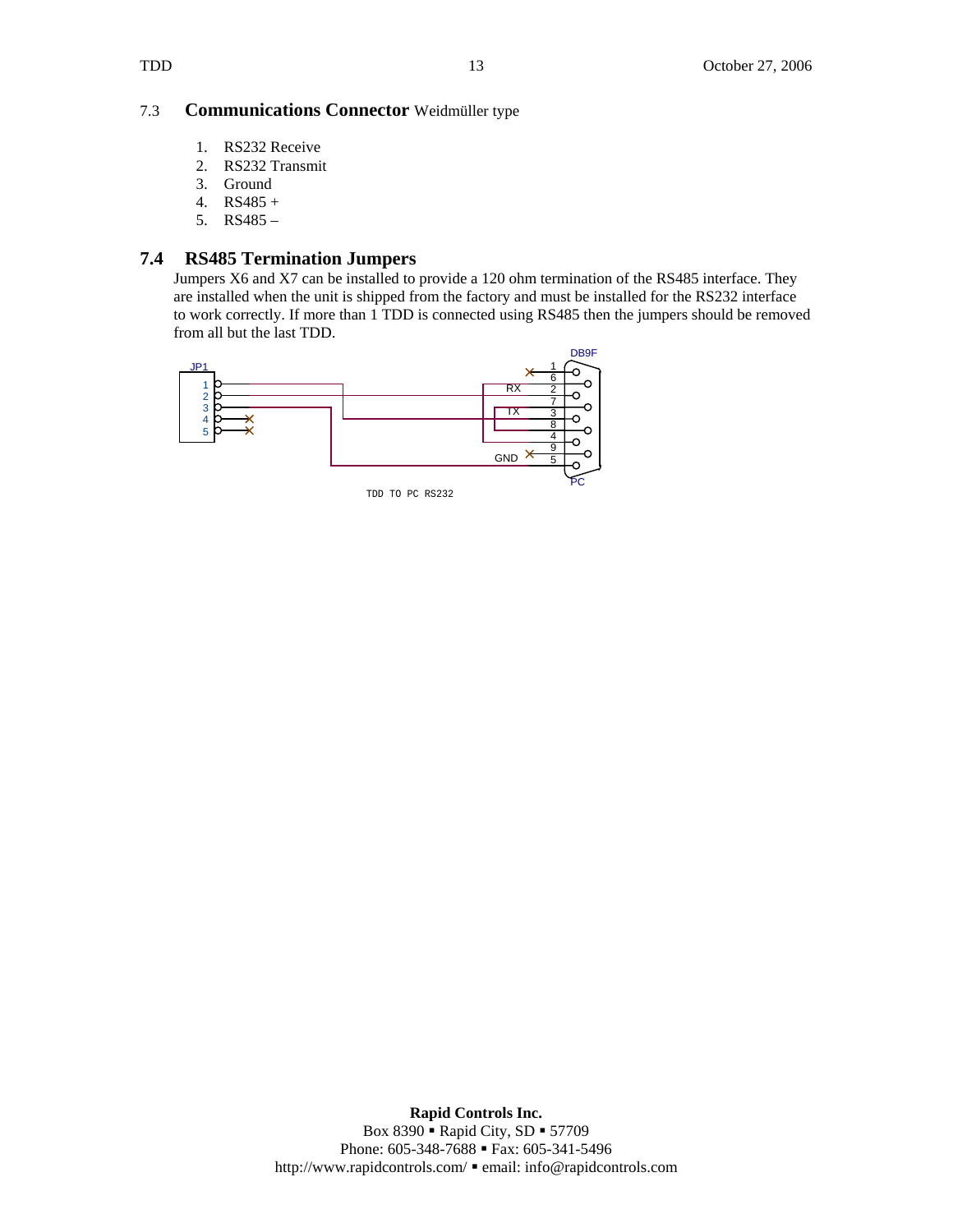

Figure 1: TDD Connections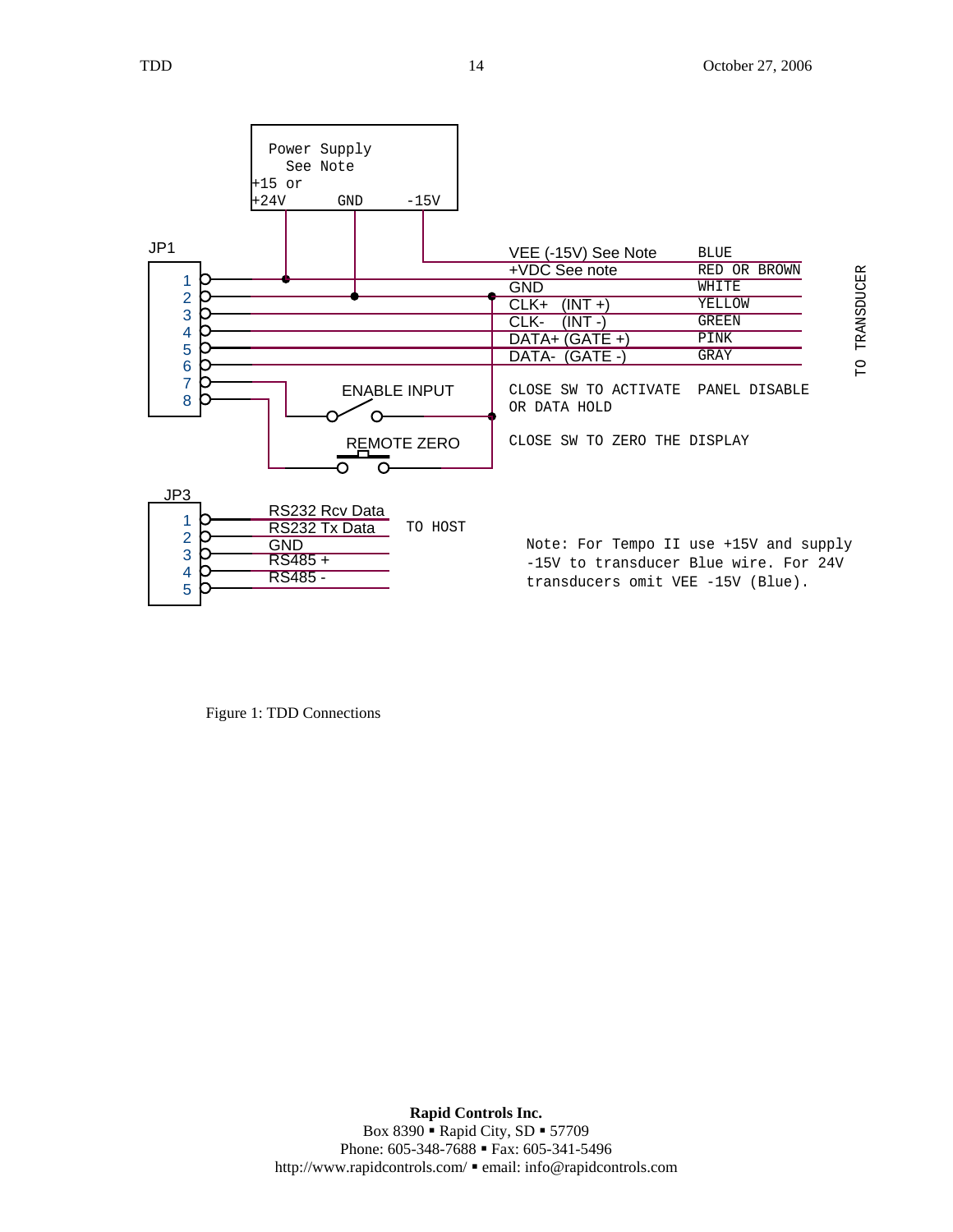# **8 Optional Solid State Limit Switch and Analog Output**

The optional limit switch and analog output for the transducer display provides 5 open collector Darlington outputs which are switched on and off based on the position of the magnet on the transducer and the entered setup parameters. It also provides an analog output voltage based on position or velocity.

## **8.1 Features**

- Five channels of Darlington transistor limit switch outputs
- 12 Bit analog voltage output representing Position or Velocity
- Analog output range of 0 to 10V,  $\pm$ 10V or 0 to 20 ma
- Board mounts inside the 1/8 din display module
- Integrated output transient protection
- Removable screw terminals

## **8.2 Mechanical Specifications**

• Mounts internal to the 1/8 din transducer display module.

## **8.3 Limit Switch Specifications**

- Five channels of Darlington transistor outputs with maximum of 50 VDC load
- Maximum continuous collector current of 200 milliamps per channel
- Peak collector current of 500 milliamps per channel
- Maximum power dissipation for 5 channels of 1.5 watts at 70 degrees F
- 8 pin removable screw terminal

## **8.4 Analog Output Specifications**

- 12-bit resolution (1 part in 4096)
- Maximum load current of 5 milliamps
- $\bullet$  +/- 10V Bipolar Output range: Jumper X1 1-2 and 3-4
- 0 to 10V Unipolar Output range: Jumper X1 3-4 and 5-6
- Optional 4 to 20 ma current



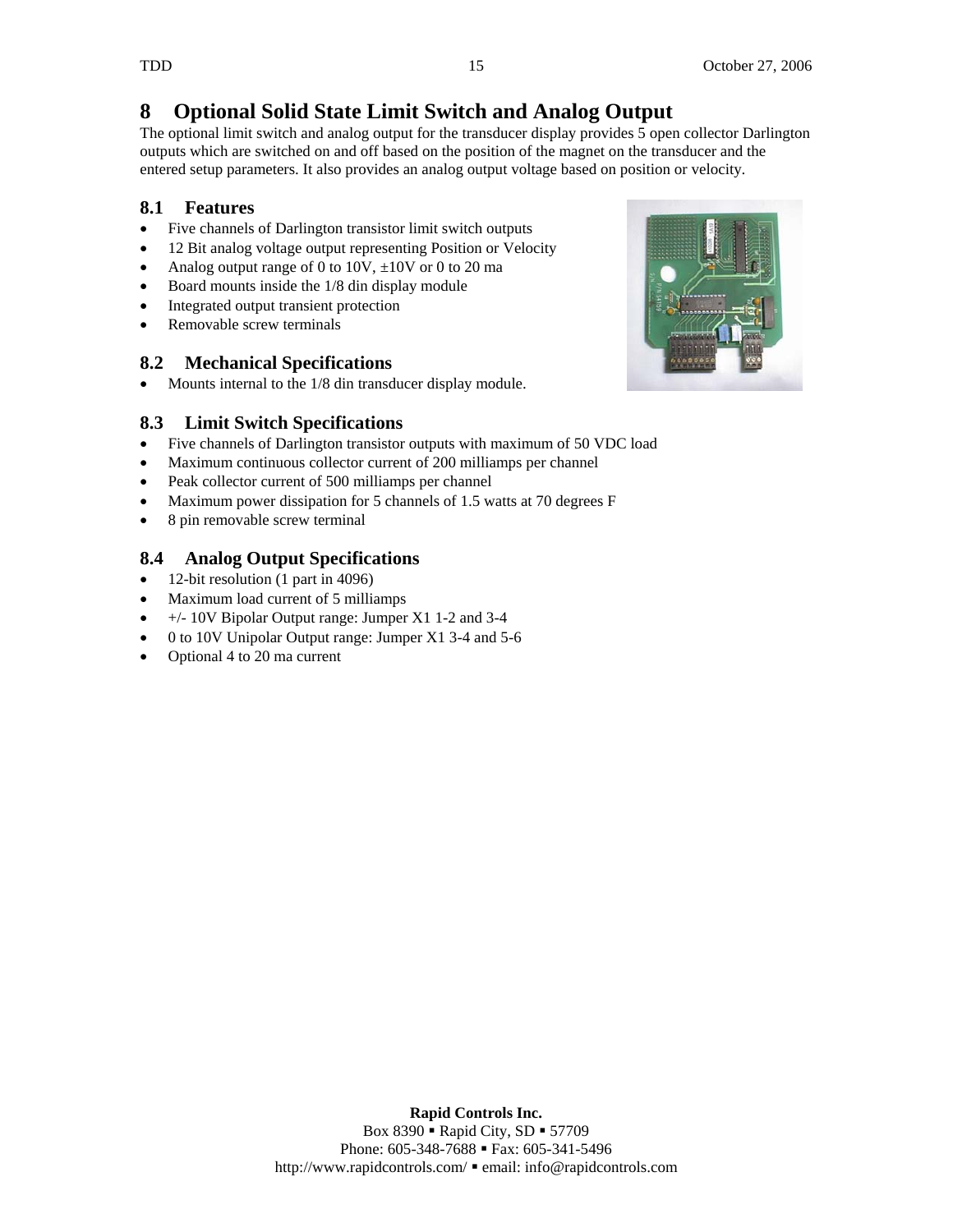



#### **8.5 Solid State Limit Switch Analog Connections**

J2-1: Analog output: Voltage or Current source

J2-2: No Connect in Voltage mode. Field + Current source voltage (15 to 24 VDC) in current mode J2-3: Ground



Connections for 4-20 MA option

 **Rapid Controls Inc.**  Box 8390 • Rapid City, SD • 57709 Phone: 605-348-7688 • Fax: 605-341-5496 http://www.rapidcontrols.com/ email: info@rapidcontrols.com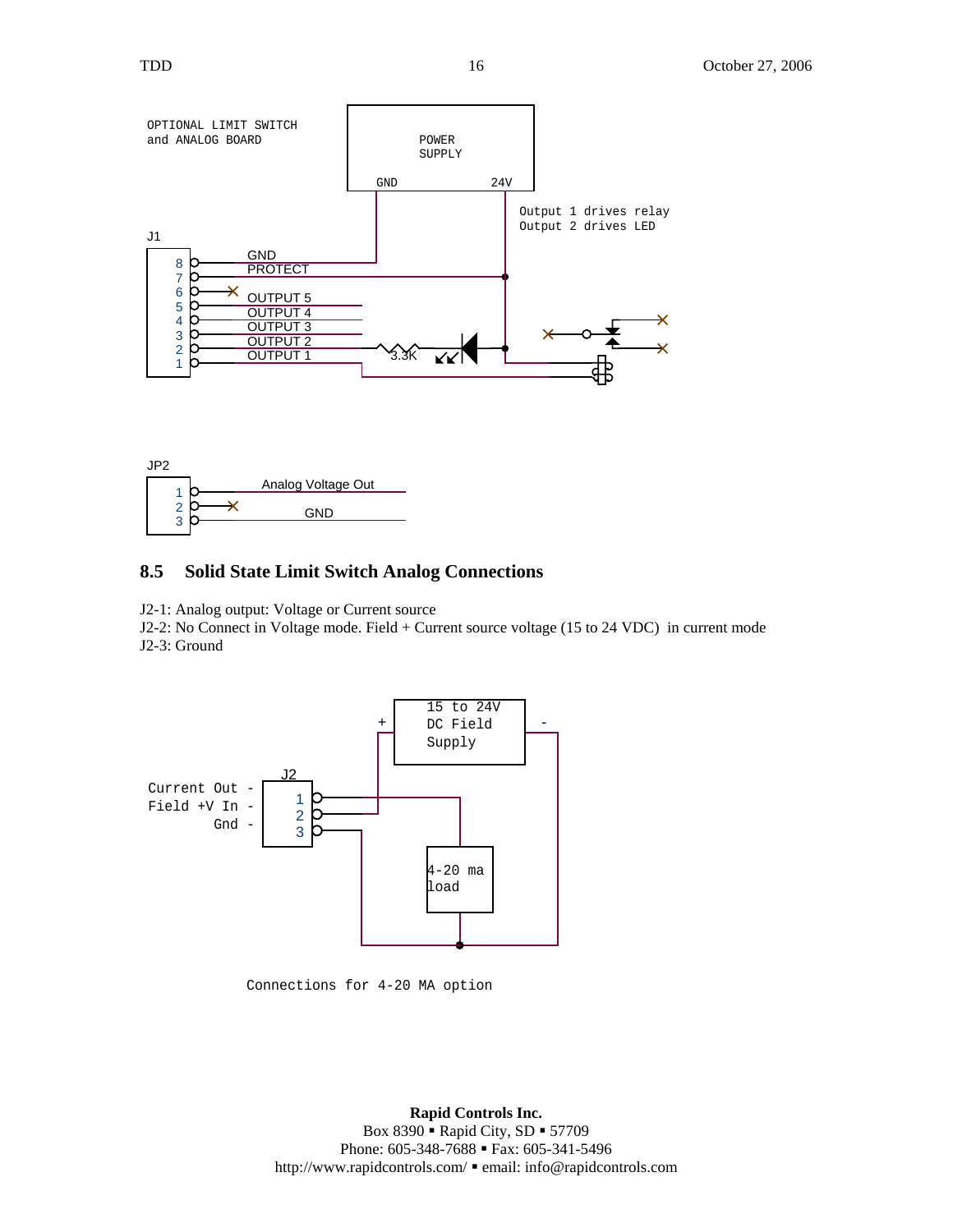## **8.6 Solid state limit switch connections**

Connections to the limit-switch output module are made through an 8 pin removable screw terminal to connector J1. Connections to the analog output are made through connector J2.

## **8.7 Connector J1 Pin-out**

- J1-1: Limit Switch output 1
- J1-2: Limit Switch output 2
- J1-3: Limit Switch output 3
- J1-4: Limit Switch output 4
- J1-5: Limit Switch output 5
- J1-6: Reserved
- J1-7: Output transient protection voltage input
- J1-8: Output common

## **8.8 Solid state limit switch output cautions**

The Output transient protection voltage input (J1-7) should be connected to the relay or solenoid supply voltage if relay coils or solenoids or other inductive devices are driven by the output. This input takes the place of connecting a diode across the coil. In addition arc filters should be placed across the contacts to suppress noise that can cause random problems with the display.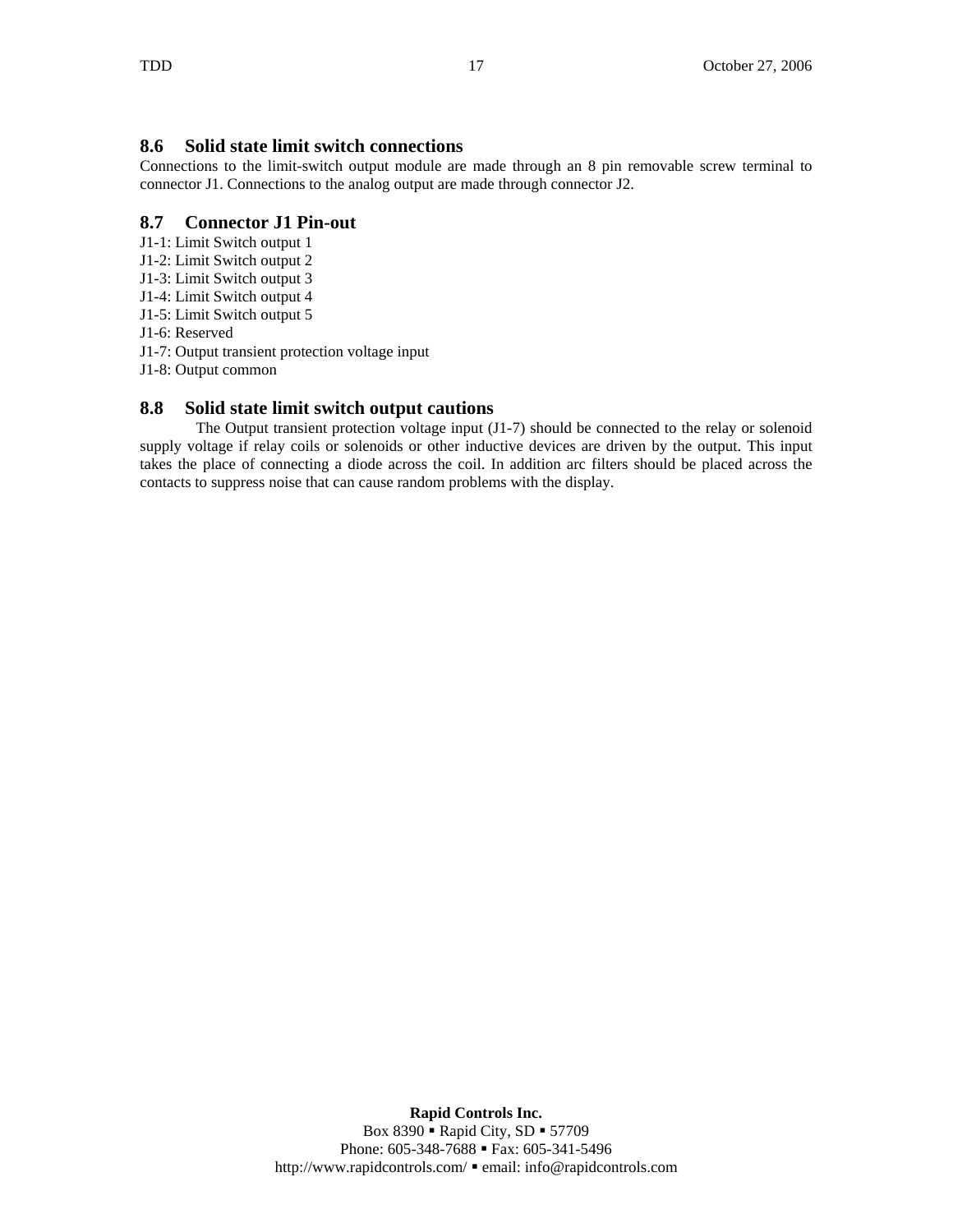OPTIONAL LIMIT SWITCH and ANALOG BOARD INDUCTIVE KICK BACK Protection. Failure to provide adequate kickback protection for relays, motors etc. can cause the TDD to lock up or damage the output transistors.



If you use the TDD internal kickback protection you must connect the + Power supply to J1 Pin 7 of the TDD.



If you do not use the TDD internal kickback protection you must provide kickback suppression externally as above.

Figure 3: Solid State Limit switch inductive kickback protection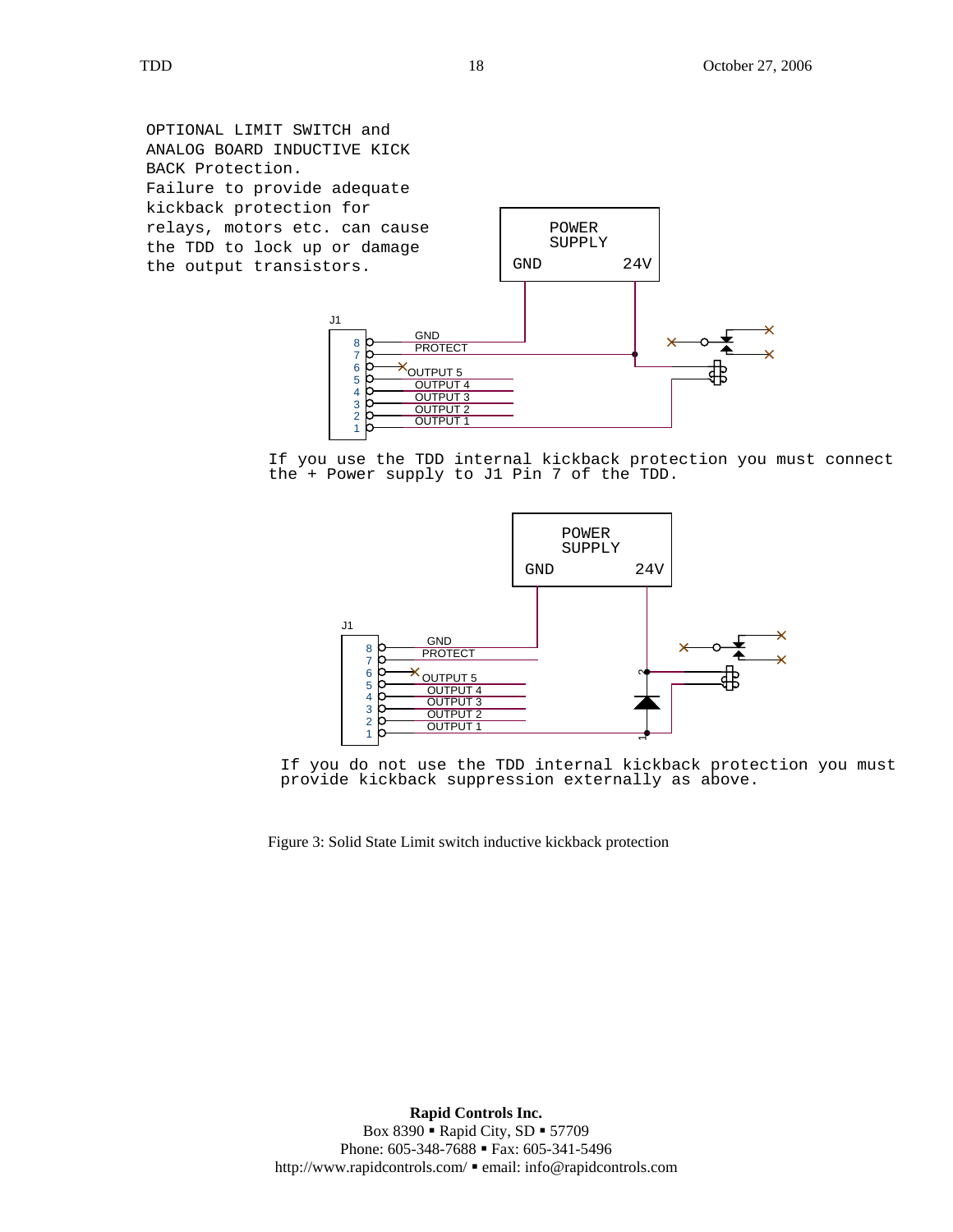# **9 Optional Electromechanical Relay Limit Switch**

### **\*Note that this option requires TDD power supply between 20 and 26.4 VD**

The optional relay limit switch for the transducer display provides 5 normally open mechanical relay contacts which are switched on and off based on the position of the magnet on the transducer and the entered setup parameters.



## **9.1 Features of the electromechanical relay limit switch**

- Five normally open mechanical relay contacts
- Two separate groups of commons for the outputs, allows simultaneous DC and AC operation
- Two fuses, one for each group
- Board mounts inside the 1/8 din display module
- Removable screw terminals

## **9.2 Mechanical Specifications**

• Mounts internal to the 1/8 din transducer display module.

## **9.3 Relay Limit Switch Specifications**

- Five normally open relay contacts
- Maximum current of 4 amps per channel at 250 VAC or 30 VDC
- Maximum group current of 4 amps
- 8 pin removable screw terminal
- Fuses are 4 amp 250 VAC 20 mm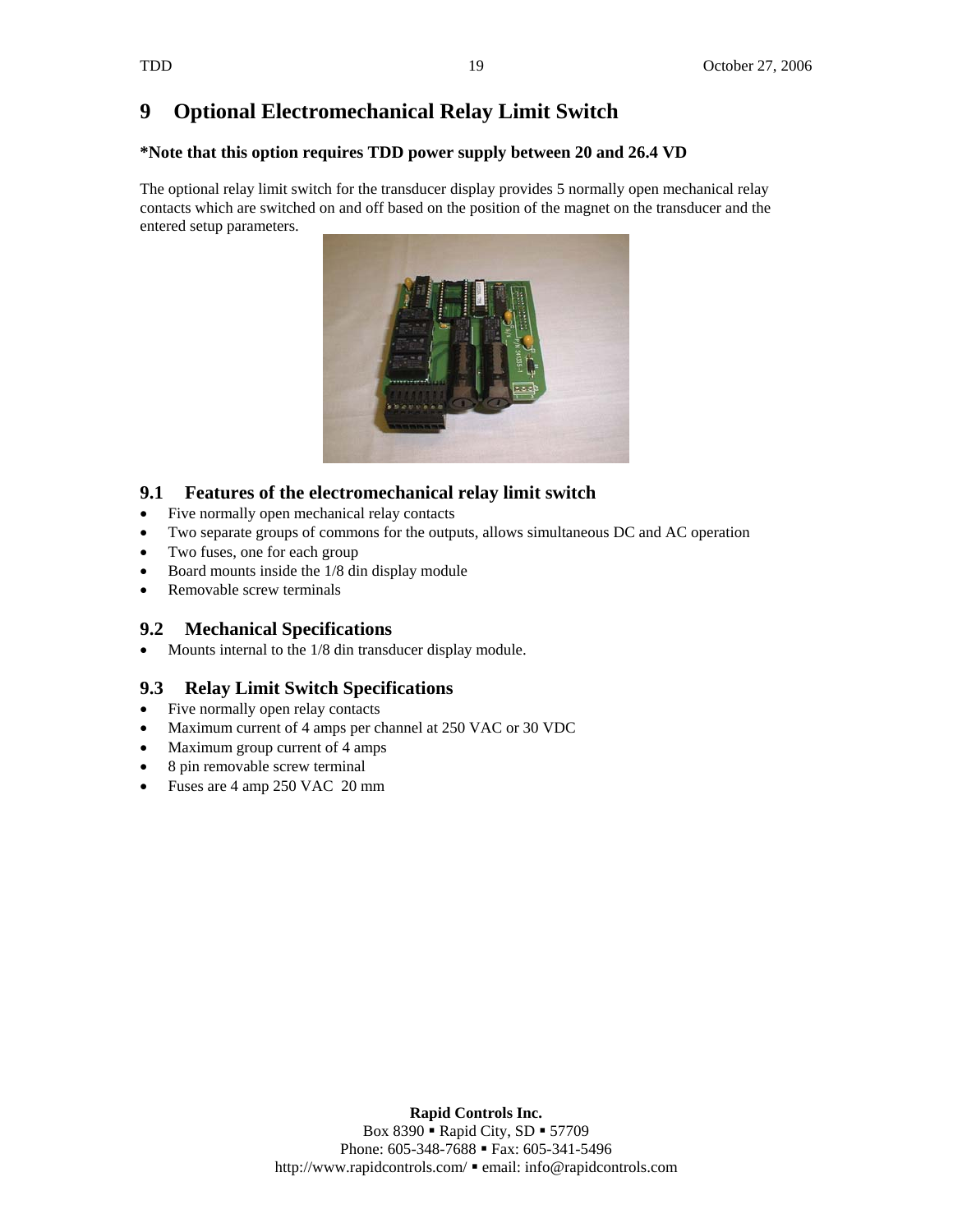



Figure 4 - Example Relay Limit Switch Connections

#### **9.4 Relay Limit Switch Connections**

Connections to the limit-switch output module are made through an 8 pin removable screw terminal to connector J1. Connections to the analog output are made through connector J2.

#### **Connector J1 Pin-out**

JP2-1: Limit Switch output contact 1 Used with Group A JP2-2: Limit Switch output contact 2 Used with Group A JP2-3: Limit Switch output contact 3 Used with Group A JP2-4: Limit Switch output contact 4 Used with Group B JP2-5: Limit Switch output contact 5 Used with Group B JP2-6: Reserved JP2-7: Group A common JP2-8: Group B common

#### **9.5 Relay Limit Switch Output Cautions:**

The maximum current switched by the relay contacts in a group must be limited to 4 amperes. If the TDD supply voltage is switched then arc suppression must be installed to limit noise on the power supply.

> **Rapid Controls Inc.**  Box 8390 • Rapid City, SD • 57709 Phone: 605-348-7688 • Fax: 605-341-5496 http://www.rapidcontrols.com/ email: info@rapidcontrols.com